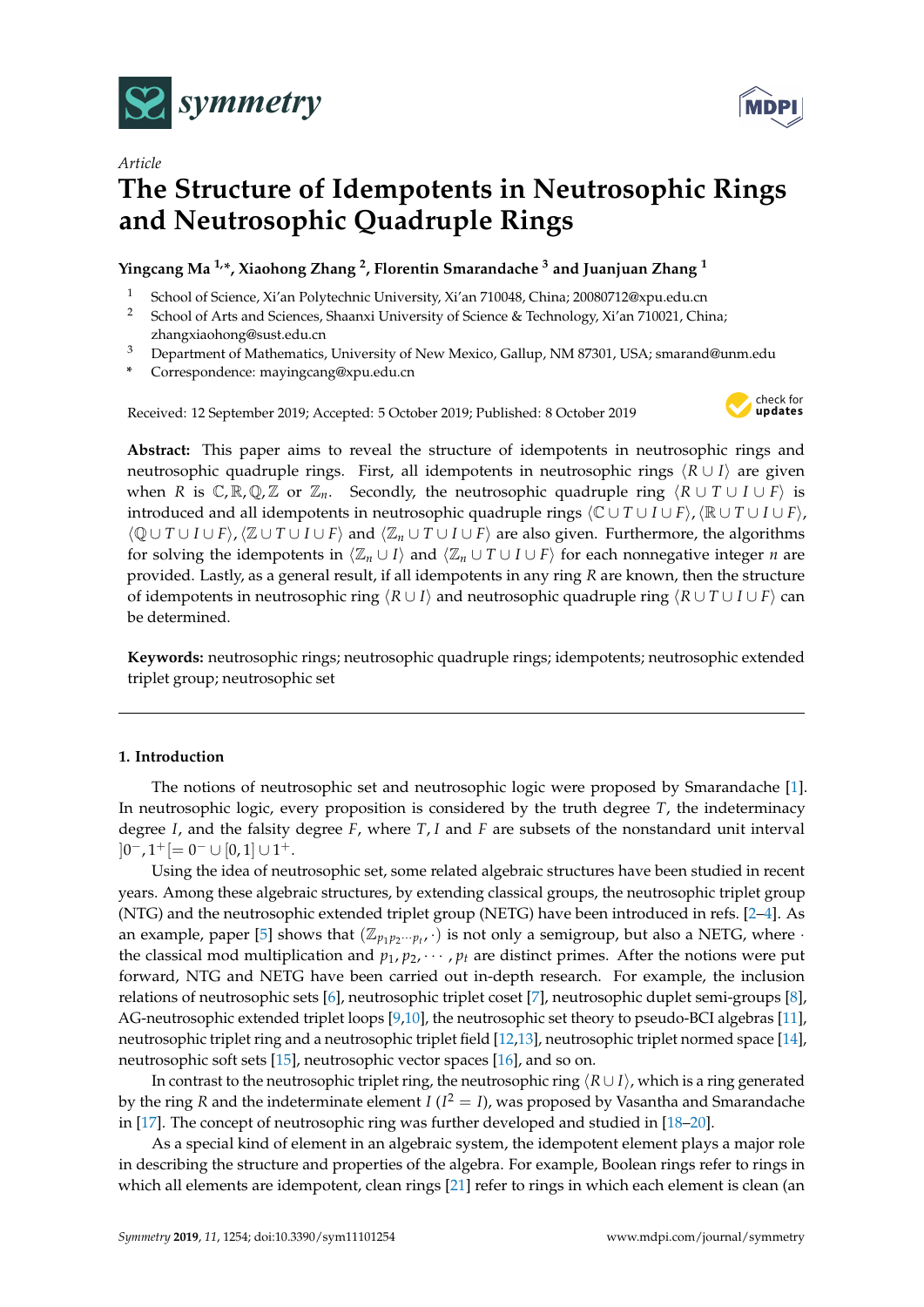element in a ring is clean, if it can be written as the sum of an idempotent element and an invertible element), and Albel ring is a ring if each element in the ring is central. From these we can see that some rings can be characterized by idempotents. Thus, it is also quite meaningful to find all idempotents in a ring. In this paper, the idempotents in neutrosophic rings and neutrosophic quadruple rings will be studied in depth, and all idempotents in them can be obtained if the idempotents in R are known. In addition, the relationship between idempotents and neutral elements will be given. The elements of each NETG can be partitioned by neutrals [\[10\]](#page-14-4). Therefore, as an application, if  $R = \mathbb{F}$ , where  $\mathbb{F}$ is any field, we can divide the elements of  $\langle R \cup I \rangle$  (or  $\langle R \cup T \cup I \cup F \rangle$ ) by idempotents. As another application, in paper [\[22\]](#page-14-15), the authors explore the idempotents and semi-idempotents in neutrosophic ring  $\langle \mathbb{Z}_n \cup I \rangle$  and some open problems and conjectures are given. In this paper, we will answer partial open problems and conjectures in paper [\[22\]](#page-14-15) and some further studies are discussed.

The outline of this paper is organized as follows. Section [2](#page-1-0) gives the basic concepts. In Section [3,](#page-2-0) the idempotents in neutrosophic ring  $\langle R \cup I \rangle$  will be explored. For neutrosophic rings  $\langle \mathbb{Z}_n \cup I \rangle$ ,  $\langle \mathbb{C} \cup I \rangle$ *I*),  $\langle \mathbb{R} \cup I \rangle$ ,  $\langle \mathbb{Q} \cup I \rangle$  and  $\langle \mathbb{Z} \cup I \rangle$ , all idempotents will be given. Moreover, the open problem and conjectures proposed in paper [\[22\]](#page-14-15) about idempotents in neutrosophic ring  $\langle \mathbb{Z}_n \cup I \rangle$  will be solved. In Section [4,](#page-6-0) the neutrosophic quadruple ring  $\langle R \cup T \cup I \cup F \rangle$  is introduced and all idempotents in neutrosophic quadruple rings  $\langle \mathbb{C} \cup T \cup I \cup F \rangle$ ,  $\langle \mathbb{R} \cup T \cup I \cup F \rangle$ ,  $\langle \mathbb{Q} \cup T \cup I \cup F \rangle$ ,  $\langle \mathbb{Z} \cup T \cup I \cup F \rangle$  and  $\langle \mathbb{Z}_n \cup T \cup I \cup F \rangle$  will be given. Finally, the summary and future work is presented in Section [5.](#page-11-0)

## <span id="page-1-0"></span>**2. Basic Concepts**

In this section, the related basic definitions and properties of neutrosophic ring h*R* ∪ *I*i and NETG are provided, the details can be seen in [\[3,](#page-13-4)[4,](#page-13-2)[17,](#page-14-11)[18\]](#page-14-12).

**Definition 1.** ([\[17,](#page-14-11)[18\]](#page-14-12)) Let  $(R, +, \cdot)$  be any ring. The set

$$
\langle R \cup I \rangle = \{a + bI : a, b \in R\}
$$

*is called a neutrosophic ring generated by R and I. Let*  $a_1 + b_1 I$ ,  $a_2 + b_2 I \in \langle R \cup I \rangle$ , *The operators*  $\oplus$  *and*  $\otimes$  *on* h*R* ∪ *I*i *are defined as follows:*

$$
(a_1 + b_1 I) \oplus (a_2 + b_2 I) = (a_1 + a_2) + (b_1 + b_2)I,
$$
  

$$
(a_1 + b_1 I) \otimes (a_2 + b_2 I) = (a_1 \cdot a_2) + (a_1 \cdot b_2 + b_1 \cdot a_2 + b_1 \cdot b_2)I.
$$

**Remark 1.** *It is easy to verify that*  $(\langle R \cup I \rangle, \oplus, \otimes)$  *is a ring, so*  $\langle R \cup I \rangle$  *is named by a neutrosophic ring is reasonable.*

<span id="page-1-1"></span>**Remark 2.** *It should be noted that the operators*  $+$ ,  $\cdot$  *are defined on ring*  $R$  *and*  $\oplus$ ,  $\otimes$  *are defined on neutrosophic ring*  $\langle R \cup I \rangle$ *. For simplicity of notation, we also use* +, · *to replace*  $\oplus$ , ⊗ *on ring*  $\langle R \cup I \rangle$ *. That is*  $a + b$  *also* means  $a \oplus b$  if  $a, b \in \langle R \cup I \rangle$ .  $a \cdot b$  also means  $a \otimes b$  if  $a, b \in \langle R \cup I \rangle$ . For short  $a \cdot b$  denoted by ab and  $a \cdot a$ *denoted by a*<sup>2</sup> *.*

**Example 1.**  $\langle \mathbb{Z} \cup I \rangle$ ,  $\langle \mathbb{Q} \cup I \rangle$ ,  $\langle \mathbb{R} \cup I \rangle$  and  $\langle \mathbb{C} \cup I \rangle$  are neutrosophic rings of integer, rational, real and complex *numbers, respectively.*  $\langle \mathbb{Z}_n \cup I \rangle$  *is neutrosophic ring of modulo integers. Of course,*  $\mathbb{Z}_r \mathbb{Q}, \mathbb{R}, \mathbb{C}$  and  $\mathbb{Z}_n$  are *neutrosophic rings when*  $b = 0$ *.* 

**Definition 2.** *(*[\[17,](#page-14-11)[18\]](#page-14-12)) Let  $\langle R \cup I \rangle$  be a neutrosophic ring.  $\langle R \cup I \rangle$  is said to be commutative if

$$
ab = ba, \forall a, b \in \langle R \cup I \rangle.
$$

*In addition, if there exists*  $1 \in \langle R \cup I \rangle$  *such that*  $1 \cdot a = a \cdot 1 = a$  *for all*  $a \in \langle R \cup I \rangle$  *then we call*  $\langle R \cup I \rangle$  *a commutative neutrosophic ring with unity.*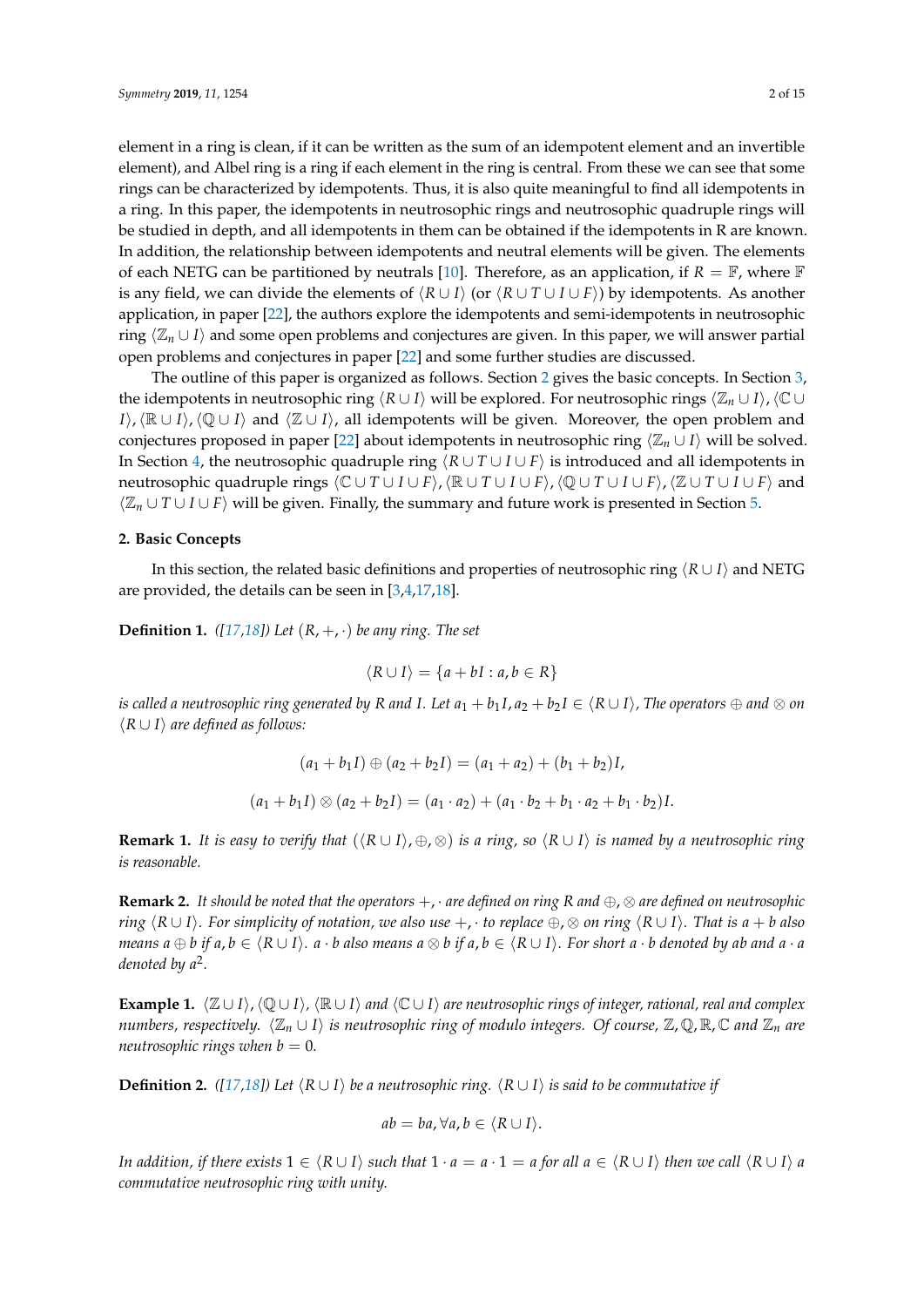**Definition 3.** *([\[17](#page-14-11)[,18\]](#page-14-12))* An element a in a neutrosophic ring  $\langle R \cup I \rangle$  is called an idempotent element if  $a^2 = a$ .

<span id="page-2-1"></span>**Definition 4.** *([\[3](#page-13-4)[,4\]](#page-13-2)) Let N be a non-empty set together with a binary operation* ∗*. Then, N is called a neutrosophic extended triplet set if for any*  $a \in N$ *, there exists a neutral of "a" (denote by neut*(*a*)), and an *opposite of "a"(denote by anti*(*a*)), such that neut(*a*)  $\in$  *N*, anti(*a*)  $\in$  *N* and:

 $a * \textit{neut}(a) = \textit{neut}(a) * a = a, \ \ a * \textit{anti}(a) = \textit{anti}(a) * a = \textit{neut}(a).$ 

*The triplet* (*a*, *neut*(*a*), *anti*(*a*)) *is called a neutrosophic extended triplet.*

**Definition 5.** *([\[3](#page-13-4)[,4\]](#page-13-2)) Let* (*N*, ∗) *be a neutrosophic extended triplet set. Then, N is called a neutrosophic extended triplet group (NETG), if the following conditions are satisfied: (1)*  $(N, *)$  *is well-defined, i.e., for any*  $a, b \in N$ *, one has*  $a * b \in N$ *. (2)*  $(N, *)$  *is associative, i.e.,*  $(a * b) * c = a * (b * c)$  *for all a, b, c*  $\in N$ . *A* NETG N is called a commutative NETG if for all  $a, b \in N$ ,  $a * b = b * a$ .

<span id="page-2-2"></span>**Proposition 1.** *([\[4\]](#page-13-2))* (*N*, ∗) *be a NETG. We have:*

*(1) neut*(*a*) *is unique for any*  $a \in N$ .

 $(2)$  *neut* $(a) * \text{neut}(a) = \text{neut}(a)$  *for any*  $a \in N$ .

*(3) neut*(*neut*(*a*)) = *neut*(*a*) *for any*  $a \in N$ .

<span id="page-2-4"></span>**Proposition 2.** *([\[10\]](#page-14-4)) Let* (*N*, ∗) *is a NETG, denote the set of all different neutral element in N by E*(*N*)*. For any*  $e \in E(N)$ , denote  $N(e) = \{x | neut(x) = e, x \in N\}$ . Then: *(1) N*(*e*) *is a classical group, and the unit element is e. (2) For any e*<sub>1</sub>, *e*<sub>2</sub> ∈ *E*(*N*), *e*<sub>1</sub> ≠ *e*<sub>2</sub> ⇒ *N*(*e*<sub>1</sub>) ∩ *N*(*e*<sub>2</sub>) = ∅*. (3)*  $N = \bigcup_{e \in E(N)} N(e)$ . i.e.,  $\bigcup_{e \in E(N)} N(e)$  is a partition of N.

## <span id="page-2-0"></span>**3. The Idempotents in Neutrosophic Rings**

In this section, we will explore the idempotents in neutrosophic rings  $\langle R \cup I \rangle$ . If *R* is Z, Q, R, C or  $\mathbb{Z}_n$ , all idempotents in neutrosophic rings  $\langle \mathbb{Z}_n \cup I \rangle$ ,  $\langle \mathbb{C} \cup I \rangle$ ,  $\langle \mathbb{R} \cup I \rangle$ ,  $\langle \mathbb{Q} \cup I \rangle$  or  $\langle \mathbb{Z} \cup I \rangle$  will be given. Moreover, we can also obtain all idempotents in neutrosophic ring  $\langle R \cup I \rangle$  if all idempotents in any ring *R* are known. As an application, the open problem and conjectures about the idempotents of neutrosophic ring  $\langle \mathbb{Z}_n \cup I \rangle$  in paper [\[22\]](#page-14-15) will be solved. Moreover, an example is given to show how to use the idempotents to get a partition for a neutrosophic ring. The following proposition reveal the relation of a neutral element and an idempotent element.

<span id="page-2-3"></span>**Proposition 3.** Let *G* be a non-empty set,  $*$  is a binary operation on *G*. For each  $a \in G$ ,  $a$  is idempotent iff it is *a neutral element.*

**Proof.** Necessity: If *a* is idempotent, i.e., *a* ∗ *a* = *a*, from Definition [4,](#page-2-1) which shows that *a* has neutral element *a* and opposite element *a*, so *a* is a neutral element.

Sufficiency: If *a* is a neutral element, from Proposition [1\(](#page-2-2)2), we have  $a * a = a$ , thus *a* is idempotent.  $\square$ 

**Theorem 1.** *The set of all idempotents in neutrosophic ring*  $\langle \mathbb{C} \cup I \rangle$ ,  $\langle \mathbb{R} \cup I \rangle$ ,  $\langle \mathbb{Q} \cup I \rangle$  *or*  $\langle \mathbb{Z} \cup I \rangle$  *is*  $\{0, 1, I, 1 - I\}.$ 

**Proof.** We just give the proof for  $\langle \mathbb{R} \cup I \rangle$ , and the same result can be obtained for  $\langle \mathbb{C} \cup I \rangle$ ,  $\langle \mathbb{Q} \cup I \rangle$ or  $\langle \mathbb{Z} \cup I \rangle$ .

Let  $a + bI \in \langle \mathbb{R} \cup I \rangle$ . If  $a + bI$  is idempotent, so  $(a + bI)^2 = a + bI$ , which means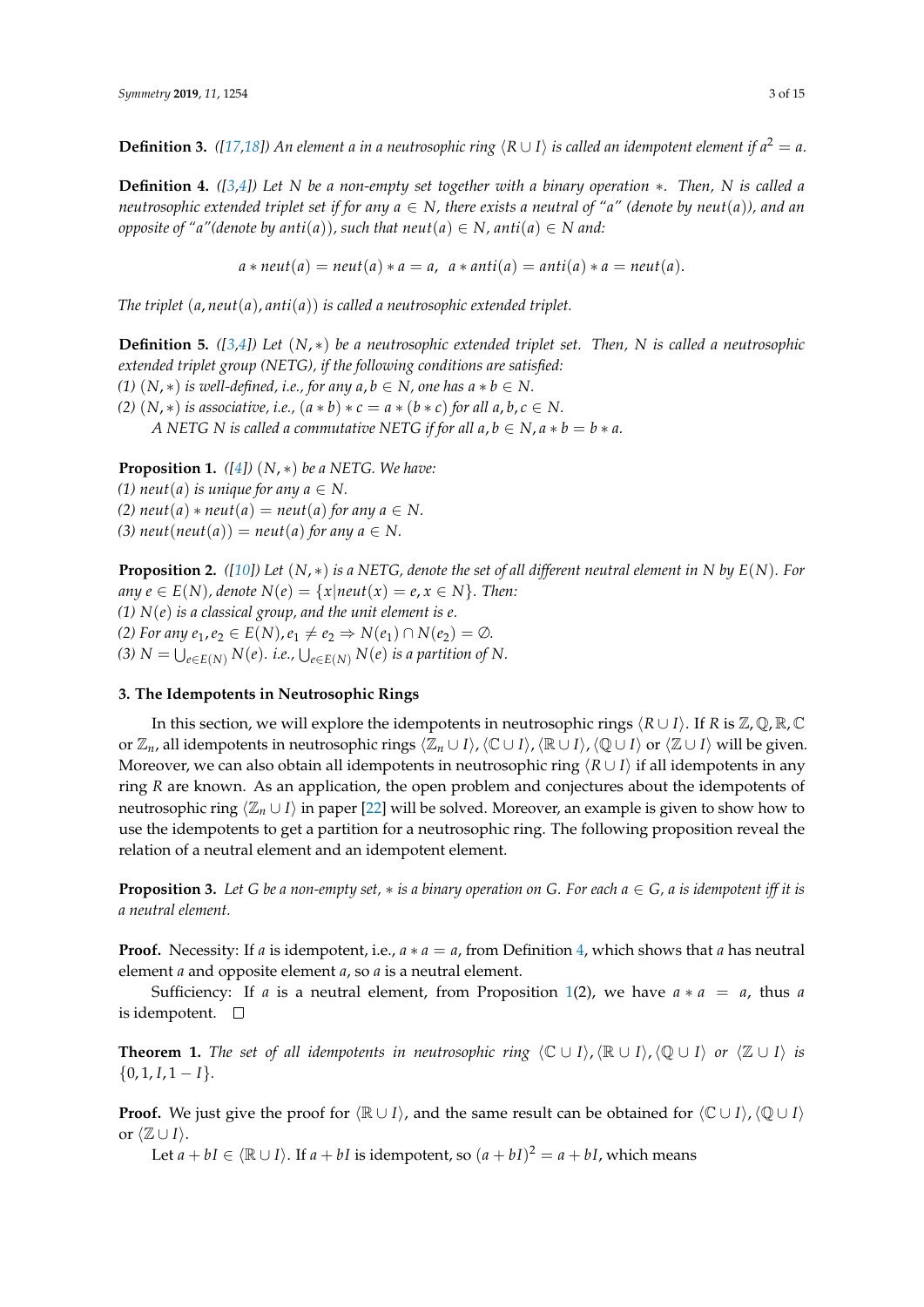$$
\begin{cases}\n a^2 = a \\
 2ab + b^2 = b\n\end{cases}
$$
\n(1)

From  $a^2 = a$ , we can get  $a = 0$  or  $a = 1$ . When  $a = 0$ , from  $2ab + b^2 = b$ , we can get  $b = 0$  or  $b = 1$ . That is 0 and *I* are idempotents. When  $a = 1$ , from 2 $ab + b^2 = b$ , we can get  $b = 0$  or  $b = -1$ . That is 1 and 1 − *I* are idempotents. Thus, the set of all idempotents of neutrosophic ring  $\langle \mathbb{R} \cup I \rangle$  is { $0, 1, I, 1 - I$ }. □

The above theorem reveals that the set of all idempotents in neutrosophic ring  $\langle R \cup I \rangle$  is  $\{0, 1, I, 1 - I\}$  when *R* is  $\mathbb{C}, \mathbb{R}, \mathbb{Q}$  or  $\mathbb{Z}$ . For any ring *R*, we have the following results.

**Proposition 4.** If a is idempotent in any ring R, then aI is also idempotent in neutrosophic ring  $\langle R \cup I \rangle$ .

**Proof.** If  $a \in R$  is idempotent, i.e.,  $a^2 = a$ , so  $(aI)^2 = (0 + aI)(0 + aI) = a^2I = aI$ , thus, aI is also idempotent in neutrosophic ring  $(R ∪ I)$ . □

**Proposition 5.** In neutrosophic ring  $\langle R \cup I \rangle$ , then a − aI is idempotent iff a is idempotent.

**Proof.** Necessity: If  $a - aI$  is idempotent, i.e.,  $(a - aI)^2 = a - aI$ , so  $(a - aI)^2 = (a - aI)(a - aI)$  $a^2 - 2aI + a^2I = a^2 + (a^2 - 2a)I = a - aI$ , which means  $a^2 = a$  and  $a^2 - 2a = -a$ . Thus, we have  $a^2 = a$ , so *a* is idempotent.

Sufficiency: If *a* is idempotent, so  $(a - aI)^2 = a^2 + (a^2 - 2a)I = a - aI$ , thus  $a - aI$ is idempotent.  $\square$ 

<span id="page-3-0"></span>**Theorem 2.** In neutrosophic ring  $\langle R \cup I \rangle$ , let  $a + bI \in \langle R \cup I \rangle$ , then  $a + bI$  is idempotent iff a is idempotent *in R* and  $b = c - a$ , where *c* is any idempotent element in *R*.

**Proof.** Necessity: If  $a + bI$  is idempotent, i.e.,  $(a + bI)^2 = a + bI$ , so  $(a + bI)^2 = a^2 + (2ab + b^2) =$  $a + bI$ , which means  $a^2 = a$  and  $2ab + b^2 = b$ . From  $a^2 = a$ , we can get *a* is idempotent. From  $2ab + b^2 = b$  and  $a^2 = a$ , we can get  $(b + a)^2 = b^2 + 2ab + a^2 = b + a$ , so  $b + a$  is also idempotent in *R*, denoted by *c*, so  $b = c - a$ .

Sufficiency: If *a* and *c* are any idempotents in *R*, let *b* = *c* − *a*, so  $(a + bI)^2 = (a + (c - a)I)^2$  =  $a^2 + (2a(c-a)+(c-a)^2)I = a^2 + (2ac-2a^2+c^2-2ac+a^2) = a+(c-a)I = a+ bI$ , thus  $a+bI$ is idempotent.  $\square$ 

<span id="page-3-1"></span>**Theorem 3.** *If the number of different idempotents in ring R is t, then the number of different idempotents in the neutrosophic ring*  $\langle R \cup I \rangle$  *is t*<sup>2</sup>.

**Proof.** If the number of idempotents in *R* is *t* and let  $a + bI \in \langle R \cup I \rangle$  is idempotent, so from Theorem [2,](#page-3-0) we can infer that *a* is idempotent in *R*, i.e., *a* has *t* different selections. When *a* is fixed, set  $b = c - a$ , where *c* is any idempotent in *R* and *c* also has *t* different selections, which means *b* has *t* different selections. Thus*, a* + *bI* has *t* · *t* = *t*<sup>2</sup> different selections, i.e., the number of all idempotents in  $\langle R \cup I \rangle$ is  $t^2$ .

From the above analysis, for any ring *R*, all idempotents in  $\langle R \cup I \rangle$  can be determined if all idempotents in *R* are known. In the following, we will explore all idempotents in neutrosophic ring  $\langle \mathbb{Z}_n \cup I \rangle$ , i.e., when *R* =  $\mathbb{Z}_n$ .

<span id="page-3-2"></span>**Theorem 4.** *(*[\[5\]](#page-13-3)) In the algebra system  $(\mathbb{Z}_n, \cdot)$  (see Appendix [A\)](#page-12-0),  $\cdot$  is the classical mod multiplication, for each  $a \in \mathbb{Z}_n$ , *a* has neut(*a*) and anti(*a*) iff  $gcd(gcd(a,n), n/gcd(a,n)) = 1$ .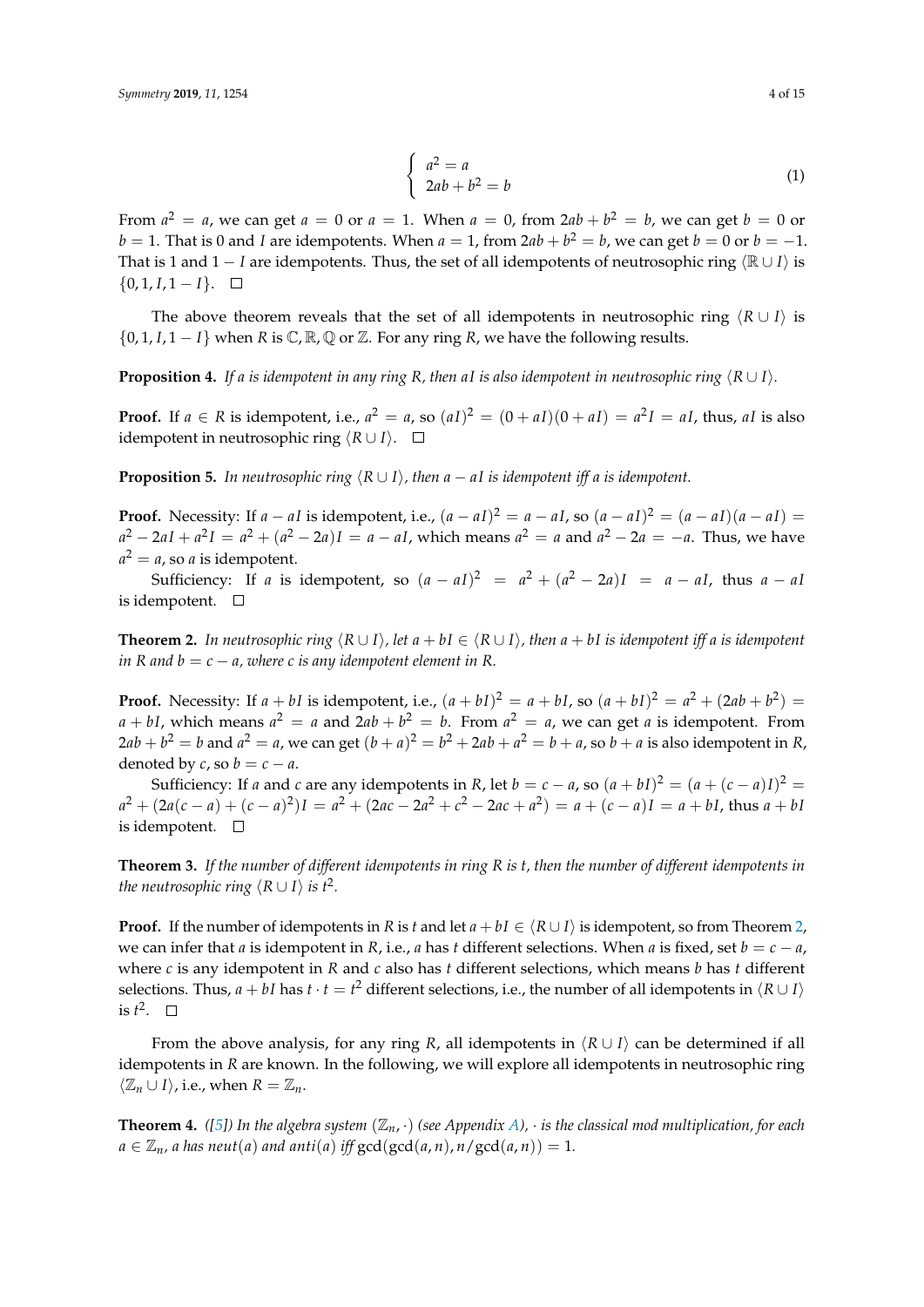<span id="page-4-0"></span>**Theorem 5.** ([\[5\]](#page-13-3)) For an algebra system  $(\mathbb{Z}_n, \cdot)$  and  $n = p_1^{k_1} p_2^{k_2} \cdots p_t^{k_t}$ , where each  $p_i(i = 1, 2, \cdots, t)$  is a prime, then the number of different neutral elements in  $\mathbb{Z}_n$  is  $2^t$ .

<span id="page-4-1"></span>**Remark [3](#page-2-3).** *From Proposition* 3 and Theorem [5,](#page-4-0) we can infer that the number of all idempotents in  $\mathbb{Z}_{p_1^{k_1}p_2^{k_2}\cdots p_t^{k_t}}$ *is also* 2 *t .*

**Example 2.** For  $(\mathbb{Z}_{36}, \cdot)$ ,  $n = 36 = 2^2 3^2$ . From Theorem [5,](#page-4-0) the number of different neutral elements in  $\mathbb{Z}_{36}$  is  $2^2 = 4$ *. They are:* 

- *(1)* [0] *has the neutral element* [0]*.*
- *(2)* [1], [5], [7], [11], [13], [17], [19], [23], [25], [29], [31] *and* [35] *have the same neutral element* [1]*.*
- *(3)* [9] *and* [27] *have the same neutral element* [9] *being* gcd(9,36) = gcd(27,36) = 9.
- (4) [4] *and* [8] *have the same neutral element being*  $gcd(4, 36) = gcd(8, 36) = 4$ . In fact, [4], [8], [16], [20], [28] *and* [32] *have the same neutral element, which is* [28]*.*

*From Remark* [3,](#page-4-1) the number of idempotents in  $\mathbb{Z}_{36}$  is also 4, which are  $[0]$ ,  $[1]$ ,  $[9]$  and  $[28]$ .

From Theorems [2](#page-3-0) and [3](#page-3-1) and Remark [3,](#page-4-1) it follows easily that:

<span id="page-4-3"></span>**Corollary 1.** In neutrosophic ring  $\langle \mathbb{Z}_n \cup I \rangle$ , let  $a + bI \in \langle \mathbb{Z}_n \cup I \rangle$ , then  $a + bI$  is idempotent iff  $a^2 = a$  and  $b = c - a$ , where c is any idempotent element in  $\mathbb{Z}_n$ .

<span id="page-4-2"></span>**Corollary 2.** For an algebra system  $(\mathbb{Z}_n, \cdot)$  and  $n = p_1^{k_1}p_2^{k_2}\cdots p_t^{k_t}$ , where each  $p_1, p_2, \cdots$  , and  $p_k$  are distinct *primes. Then the number of different idempotents in*  $\langle \mathbb{Z}_n \cup I \rangle$  *is*  $2^{2t}$ *.* 

The solving process for  $\langle \mathbb{Z}_n \cup I \rangle$  is given by Algorithm [1.](#page-5-0) Just only input *n*, then we can get all idempotents in  $\langle \mathbb{Z}_n \cup I \rangle$ . The MATLAB code is provided in the Appendix [B.](#page-12-1)

**Example 3.** *Solve all idempotents in*  $\langle \mathbb{Z}_{600} \cup I \rangle$ *.* 

*Since*  $n = 600 = 2^3 \cdot 3 \cdot 5^2$ , from Theorem [5,](#page-4-0) we can get the different neutral elements in  $\mathbb{Z}_{600}$  are *neut*(1), *neut*(2 3 ), *neut*(3), *neut*(5 2 ), *neut*(2 3 · 3), *neut*(2 3 · 5 2 ), *neut*(3 · 5 2 ) *and neut*(0)*, i.e., the different idempotents in*  $\mathbb{Z}_{600}$  are 1, 376, 201, 25, 576, 400, 225, 0. From Corollary [2,](#page-4-2) the number of different idempotents *in neutrosophic ring*  $\langle \mathbb{Z}_{600} \cup I \rangle$  *is*  $2^{2 \cdot 3} = 64$ *.* 

*From Algorithm* [1,](#page-5-0) the set of all 64 *idempotents in*  $\langle \mathbb{Z}_{600} \cup I \rangle$  *is:*  $\{0, I, 25I, 201I, 225I, 376I, 400I, 576I, 1 +$ *I*, 1, 1 + 24*I*, 1 + 200*I*, 1 + 224*I*, 1 + 375*I*, 1 + 399*I*, 1 + 575*I,* 25 + 575*I*, 25 + 576*I*, 25, 25 + 176*I*, 25 + *I*, 25 + 351*I*, 25 + 375*I*, 25 + 551*I*, 201 + 399*I*, 201 + 400*I*, 201 + 424*I*, 201, 201 + 24*I*, 201 + 175*I*, 201 + *I*, 201 + 375*I*, 225 + 375*I*, 225 + 376*I*, 225 + 400*I*, 225 + 576*I*, 225, 225 + 151*I*, 225 + 175*I*, 225 + *I*, 376 + 224*I*, 376 + 225*I*, 376 + 249*I*, 376 + 425*I*, 376 + 449*I*, 376, 376 + 24*I*, 376 + 200*I*, 400 + *I*, 400 + 201*I*, 400 + 225*I*, 400 + 401*I*, 400 + 425*I*, 400 + 576*I*, 400, 400 + 176*I*, 576 + 24*I*, 576 + *I*, 576 + 49*I*, 576 + 225*I*, 576 + 249*I*, 576 + 400*I*, 576 + 424*I*, 576}.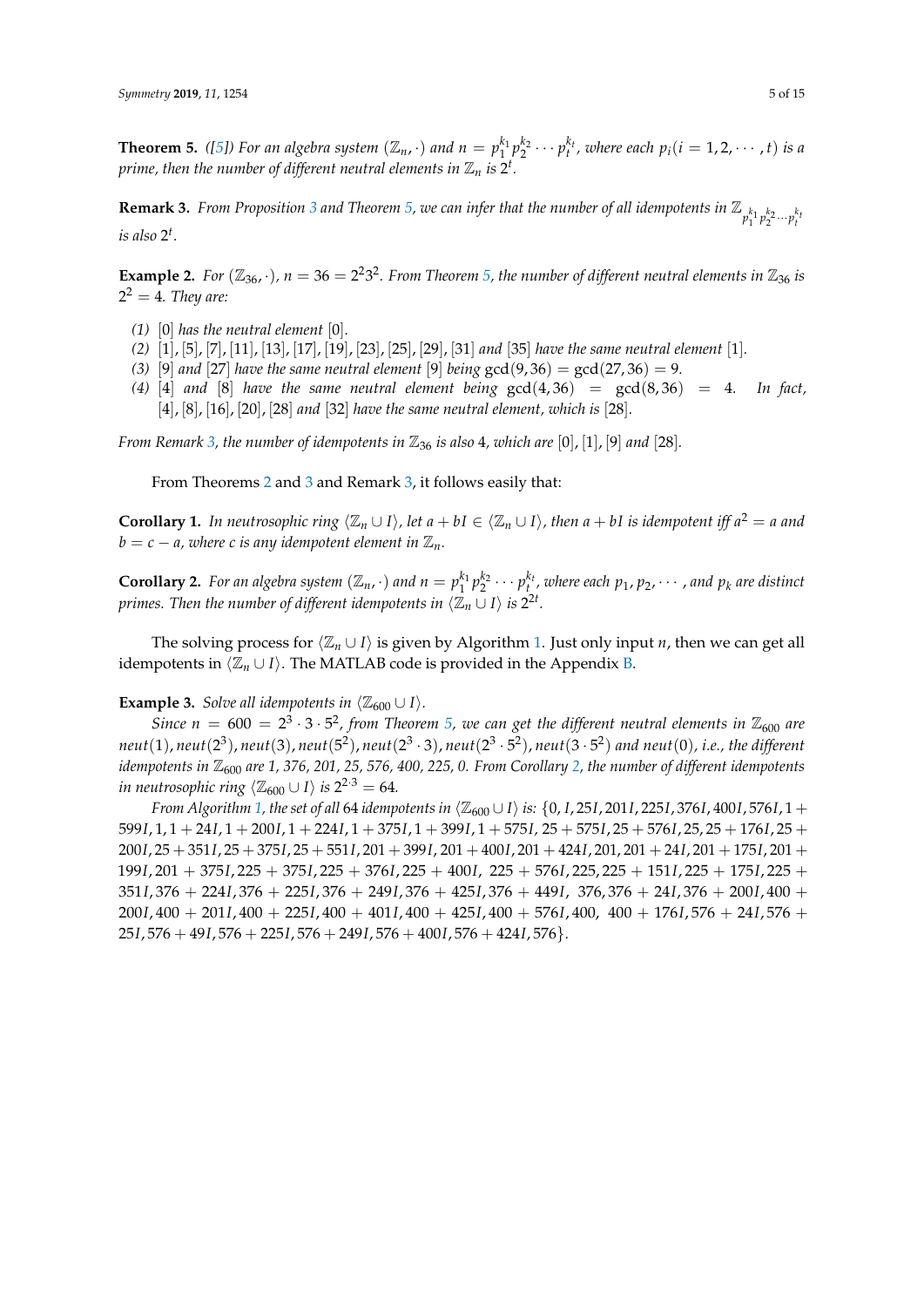|  |  | <b>Algorithm 1:</b> Solving the different idempotents in $\langle \mathbb{Z}_n \cup I \rangle$ |  |  |  |
|--|--|------------------------------------------------------------------------------------------------|--|--|--|
|--|--|------------------------------------------------------------------------------------------------|--|--|--|

<span id="page-5-0"></span>Input: *n* 1: Factorization of integer *n*, we can get  $n = p_1^{k_1} p_2^{k_2} \cdots p_t^{k_t}$ . 2: Computing the neutral element of  $1, p_1^{k_1}, p_2^{k_2}, \cdots, p_t^{k_t}, p_1^{k_1}p_2^{k_2}, \cdots p_1^{k_1}p_t^{k_t}, \cdots, p_2^{k_2}p_3^{k_3}\cdots p_t^{k_t}$ and  $p_1^{k_1}p_2^{k_2}\cdots p_t^{k_t}$ . So, we can get all idempotents in  $\mathbb{Z}_n$  , denoted by  $a_1, a_2, \cdots, a_{2^t}$ . 3: Let ID=[]; 4: for  $i = 1 : 2^t$ 5:  $a = a_i$ 6: for  $j = 1 : 2^t$ 7:  $b = \text{mod}(a_i - a, n);$ 8:  $ID = [ID; [a, b]];$ 9: end 10: end Output: ID: all the idempotents in  $\langle \mathbb{Z}_n \cup I \rangle$ 

In paper [\[22\]](#page-14-15), the authors studied the idempotents and semi-idempotents in  $\langle \mathbb{Z}_n \cup I \rangle$  and proposed some open problems and conjectures. We list partial open problems and conjectures about idempotents in  $\langle \mathbb{Z}_n \cup I \rangle$  as follows and answer them.

**Problem 1.** *(*[\[22\]](#page-14-15)) Let  $S = \langle \mathbb{Z}_{pq}, +, \cdot \rangle$ , where p and q are two distinct primes, be the neutrosophic ring. Can S *have non-trivial idempotents other than the ones mentioned in (b) of the Theorem [6?](#page-5-1)*

**Conjecture 1.** ([\[22\]](#page-14-15)) Let  $S = \langle \mathbb{Z}_n, +, \cdot \rangle$  be the neutrosophic ring  $n = pqr$ , where p, q and r are three *distinct primes.*

- $\mathbb{Z}_n = \mathbb{Z}_{\text{par}}$  has only six non-trivial idempotents associated with it.
- 2. *If m*1, *m*2, *m*3, *m*4, *m*<sup>5</sup> *and m*<sup>6</sup> *are the idempotents, then, associated with each real idempotent m<sup>i</sup> , we have seven non-trivial neutrosophic idempotents associated with it, i.e.,* {*m<sup>i</sup>* + *n<sup>j</sup> I*, *j* = 1, 2, · · · , 7}*, such that*  $m_i + n_j \equiv t$ , where  $t_j$  takes the seven distinct values from the set  $\{0, 1, m_k, k \neq i; k = 1, 2, 3, \cdots, 6\}$ . $i =$  $1, 2, \cdots, 6.$

**Conjecture 2.** ([\[22\]](#page-14-15)) Given  $\langle \mathbb{Z}_n \cup I \rangle$ , where  $n = p_1 p_2 \cdot p_t$ ;  $t > 2$  and  $p_i$ s are all distinct primes, find:

- 1. the number of idempotents in  $\mathbb{Z}_n$ ;
- 2. *the number of idempotents in*  $\langle \mathbb{Z}_n \cup I \rangle \setminus \mathbb{Z}_n$ ;

**Conjecture 3.** ([\[22\]](#page-14-15)) Prove if  $\langle \mathbb{Z}_n \cup I \rangle$  and  $\langle \mathbb{Z}_m \cup I \rangle$  are two neutrosophic rings where  $n > m$  and  $n = p^t q$  $(t >$  2, and  $p$  and  $q$  two distinct primes) and  $m = p_1 p_2 \cdots p_s$  where  $p_i$ s are distinct primes.  $1 \leq i \leq s$ , then

- 1. *prove*  $\mathbb{Z}_n$  has a greater number of idempotents than  $\mathbb{Z}_m$ ; and
- 2. *prove*  $\langle \mathbb{Z}_n \cup I \rangle$  *has a greater number of idempotents than*  $\langle \mathbb{Z}_n \cup I \rangle$ *.*

<span id="page-5-1"></span>**Theorem 6.** *(*[\[22\]](#page-14-15)*)* Let  $S = \langle \mathbb{Z}_{pq}, +, \cdot \rangle$  *where p and q are two distinct primes:* 

- *(a) There are two idempotents in*  $\mathbb{Z}_{pq}$  *say r and s.*
- (b)  $\{r, s, rI, sI, I, r + tI, s + tI | t \in \{Z_{pq} \setminus 0\}\}\$  such that  $r + t = s$ , 1 or 0 and  $s + t = 0$ , 1 or r is the partial *collection of idempotents of S.*

For Problem 1, from Remark [3,](#page-4-1) there are four idempotents in  $\mathbb{Z}_{pq}$ , which are  $\{1, \textit{neut}(p), \textit{neut}(q), \textit{neut}(pq) = 0\}$ . Let  $r = \textit{neut}(p), s = \textit{neut}(q)$ , so there are two non-trivial idempotents *r*,*s* in  $\mathbb{Z}_{pa}$ . From Corollary [1](#page-4-3) and [2,](#page-4-2) the number of all idempotents in  $\langle \mathbb{Z}_{pa} \cup I \rangle$  is  $2^4 = 16$ , they are  $\{0 + (0 - 0)I = 0$ ,  $0 + (1 - 0)I = I$ ,  $0 + (r - 0)I = rI$ ,  $0 + (s - 0)I = sI$ ,  $1 + (0 - 1)I = sI$  $1 + (n-1)I, 1 + (1-1)I = 1, 1 + (r-1)I, 1 + (s-1)I, r + (0-r)I = r + (n-r)I, r + (1-r)I = r +$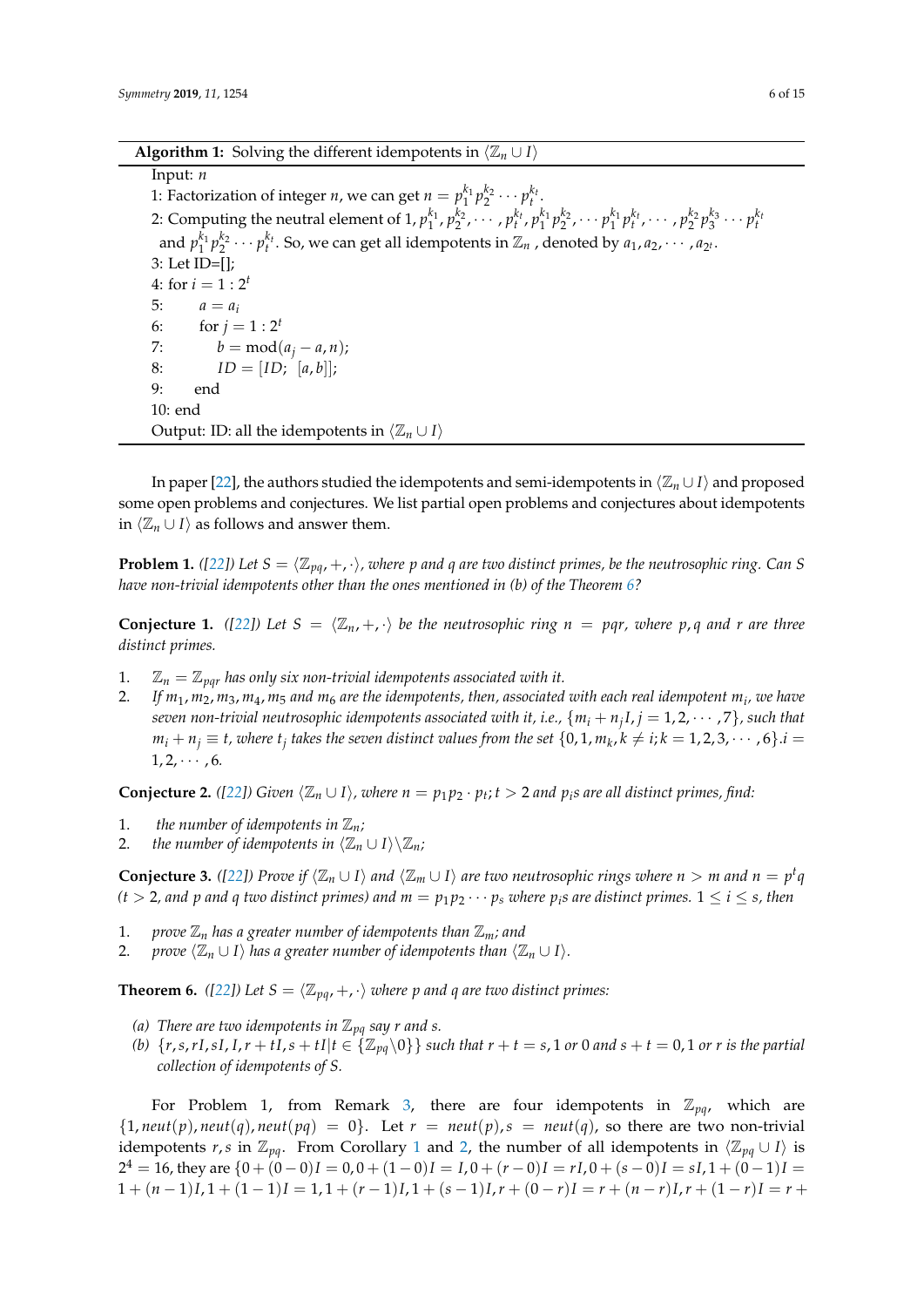$(n+1-r)I, r+(r-r)I = r, r+(s-r)I, s+(0-s)I = s+(n-r)s, s+(1-s)I = s+(n+1-s)I, s+(1-s)I$  $(r - s)I$ ,  $s + (s - s)I = s$ . So there are 14 non-trivial idempotents in  $\langle \mathbb{Z}_{pq} \cup I \rangle$ , but there are only include 11 non-trivial idempotents in (b) of the Theorem [6,](#page-5-1) missing  $\{1 + (n-1)I, 1 + (r-1)I, 1 + (s-1)I\}$ .

For Conjecture [1](#page-4-3), from Corollary 1 and [2,](#page-4-2) there are eight idempotents in  $\mathbb{Z}_{pqr}$ , which are  ${1 = m_0, new}(p) = m_1, new(q) = m_2, new(r) = m_3, new(pq) = m_4, new(pr) = m_5, new(qr) =$ *m*<sub>6</sub>, *neut*(*pqr*) = 0 = *m*<sub>7</sub>}. There are six non-trivial idempotents in  $\mathbb{Z}_{pqr}$ . In  $\langle \mathbb{Z}_n \cup I \rangle$ , all idempotents are  $\{m_i + (m_i - m_i)I|i, j = 0, 1, 2, \cdots, 7\}.$ 

For Conjecture 2, from Remark [3,](#page-4-1) the number of idempotents in  $\mathbb{Z}_{p_1p_2\cdots p_t}$  is  $2^t$ , and the number of idempotents in  $\langle \mathbb{Z}_{p_1 p_2 \cdots p_t} \cup I \rangle \setminus \mathbb{Z}_{p_1 p_2 \cdots p_t}$  is  $2^{2t} - 2^t$ .

For Conjecture [3,](#page-4-1) from Remark 3, the number of idempotents in  $\mathbb{Z}_n$  is  $2^2$ , and the number of idempotents in  $\mathbb{Z}_m$  is 2<sup>*s*</sup>, where  $n = p^t q$ ,  $m = p_1 p_2 \cdot p_s$ . So, if  $s > 2$ ,  $\mathbb{Z}_m$  is characterized by a larger number of idempotents than  $\mathbb{Z}_n$ . In similarly way, the number of idempotents in  $\langle \mathbb{Z}_n\cup I\rangle$  is 2<sup>4</sup>, and the number of idempotents in  $\langle \mathbb{Z}_m \cup I \rangle$  is 2<sup>2*s*</sup>. So, if *s* > 2, we can infer that  $\langle \mathbb{Z}_m \cup I \rangle$  is characterized by a larger number of idempotents than  $\langle \mathbb{Z}_n \cup I \rangle$ .

As another application, we will use the idempotents to divide the elements of the neutrosophic rings  $\langle R \cup I \rangle$  when  $R = \mathbb{F}$ .

For each NETG  $(N, *)$ ,  $a \in N$ , from Proposition [1,](#page-2-2) the neutral element of *a* is uniquely determined. From Proposition [2,](#page-2-4) S *<sup>e</sup>*∈*E*(*N*) *N*(*e*) is a partition of *N*. Since the idempotents and neutral elements are same, we can use the idempotents to get a partition of *N*. Let us illustrate these with the following example.

<span id="page-6-1"></span>**Example 4.** Let  $R = \mathbb{Z}_3$ , which is a field. Since  $n = 3$ , from Theorem [5,](#page-4-0) we can get the different neutral *elements in*  $\mathbb{Z}_3$  *are neut*(1) *and neut*(0), *i.e.*, *the different idempotents in*  $\mathbb{Z}_3$  *are* 1,0. From Corollary [2,](#page-4-2) the *number of different idempotents in neutrosophic ring*  $\langle \mathbb{Z}_3 \cup I \rangle$  *is* 2<sup>2·1</sup>  $=$  4*.* 

*From Algorithm [1,](#page-5-0) the set of all 4 idempotents in*  $\langle \mathbb{Z}_3 \cup I \rangle$  *is:*  $\{0, 1, I, 1 + 2I\}$ . We have  $E(0) = \{0\}, E(1) = \{1, 2, 1 + I, 2 + 2I\}, E(1) = \{I, 2I\}, E(1 + 2I) = \{1 + 2I, 2 + I\}.$  So  $\langle \mathbb{Z}_3 \cup I \rangle = E(0) \cup E(1) \cup E(I) \cup E(1 + 2I).$ 

#### <span id="page-6-0"></span>**4. The Idempotents in Neutrosophic Quadruple Rings**

In the above section, we explored the idempotents in  $\langle R \cup I \rangle$ . In neutrosophic logic, each proposition is approximated to represent respectively the truth (*T*), the falsehood (*F*), and the indeterminacy (*I*). In this section, according the idea of neutrosophic ring  $\langle R \cup I \rangle$ , the neutrosophic quadruple ring  $\langle R \cup T \cup I \cup F \rangle$  is proposed and the idempotents are given in this section.

**Definition 6.** *Let*  $(R, +, \cdot)$  *be any ring. The set* 

$$
\langle R \cup T \cup I \cup F \rangle = \{a_1 + a_2T + a_3I + a_4F : a_1, a_2, a_3, a_4 \in R\}
$$
 (2)

*is called a neutrosophic quadruple ring generated by*  $R$  *and*  $T$ ,  $I$ ,  $F$ . Consider the order  $T \prec I \prec F$ . Let  $a = a_1 + a_2T + a_3I + a_4F$ ,  $b = b_1 + b_2T + b_3I + b_4F \in \langle R \cup T \cup I \cup F \rangle$ , the operators  $\oplus$ ,  $\otimes$  on  $\langle R \cup T \cup$ *I*  $\cup$  *F* $\rangle$  *are defined as follows:* 

$$
a \oplus b = (a_1 + a_2T + a_3I + a_4F) \oplus (b_1 + b_2T + b_3I + b_4F)
$$
  
=  $a_1 + b_1 + (a_2 + b_2)T + (a_3 + b_3)I + (a_4 + b_4)F.$  (3)

$$
a * b = (a_1 + a_2T + a_3I + a_4F) * (b_1, b_2T, b_3I, b_4F)
$$
  
=  $a_1b_1 + (a_1b_2 + a_2b_1 + a_2b_2)T + (a_1b_3 + a_2b_3 + a_3b_1 + a_3b_2 + a_3b_3)I$   
+  $(a_1b_4 + a_2b_4 + a_3b_4 + a_4b_1 + a_4b_2 + a_4b_3 + a_4b_4)F$ . (4)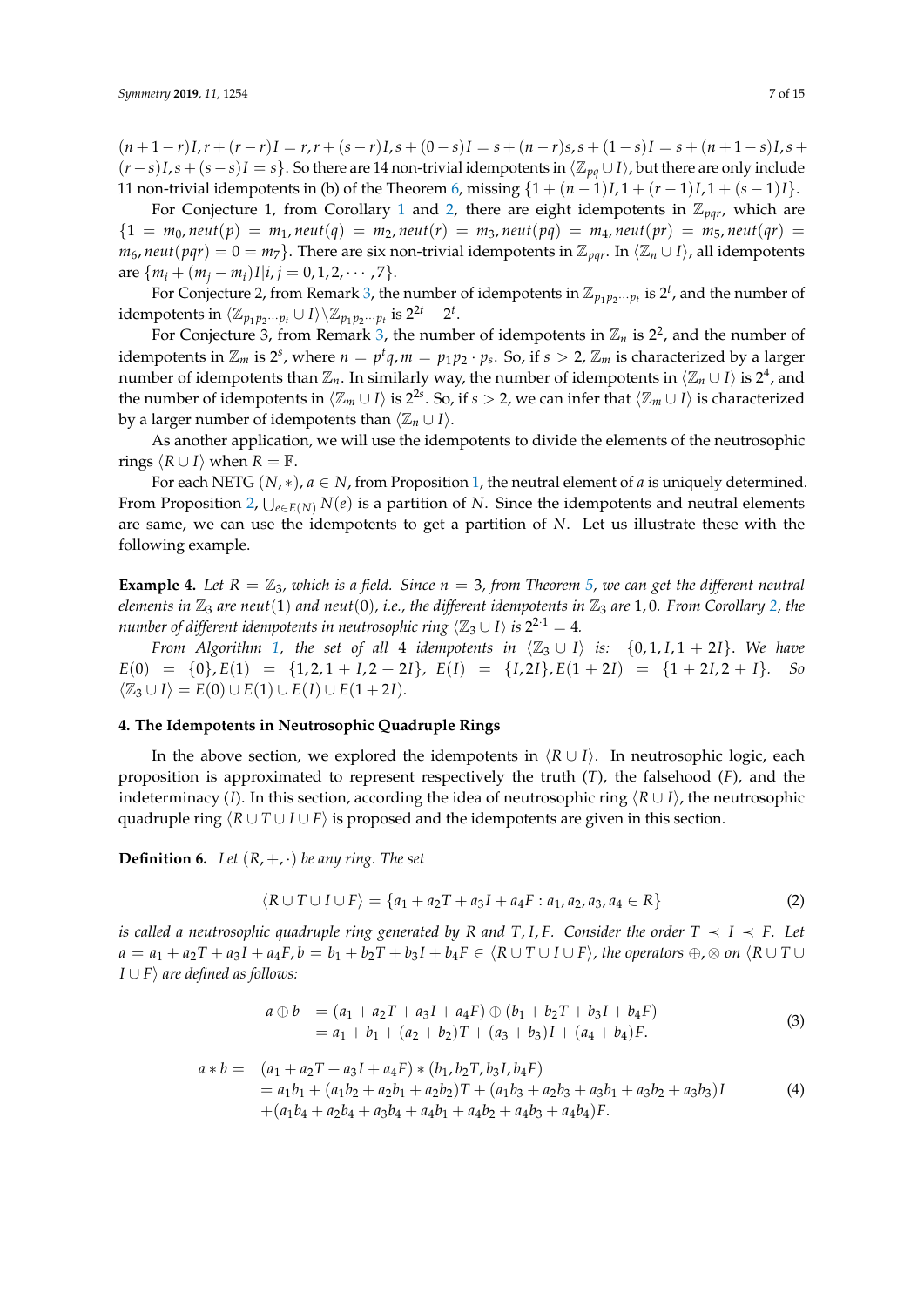**Remark 4.** It is easy to verify that  $(\langle R \cup T \cup I \cup F \rangle, \oplus, *)$  is a ring, moreover, it also has the same algebra *structure with neutrosophic quadruple numbers (see [\[23](#page-14-16)[–25\]](#page-14-17)), so the we call*  $\langle R \cup T \cup I \cup F \rangle$  *is a neutrosophic quadruple ring is reasonable.*

**Remark 5.** *Similarly with Remark [2,](#page-1-1) for simplicity of notation, we use* +, · *to replace* ⊕, ∗ *on neutrosophic* quadruple ring  $(R \cup T \cup I \cup F)$ . That is  $a + b$  also means  $a \oplus b$  if  $a, b \in (R \cup T \cup I \cup F)$ . and  $a \cdot b$  also means  $a * b$  if  $a, b \in \langle R \cup T \cup I \cup F \rangle.$  For short  $a \cdot b$  denoted by ab and  $a \cdot a$  denoted by  $a^2.$ 

**Example 5.**  $\langle \mathbb{Z} \cup T \cup I \cup F \rangle$ ,  $\langle \mathbb{Q} \cup T \cup I \cup F \rangle$  and  $\langle \mathbb{C} \cup T \cup I \cup F \rangle$  are neutrosophic quadruple *rings of integer, rational, real and complex numbers, respectively.*  $\langle \mathbb{Z}_n \cup T \cup I \cup F \rangle$  *is neutrosophic quadruple ring of modulo integers. Of course,*  $\mathbb{Z}$ ,  $\mathbb{Q}$ ,  $\mathbb{R}$ ,  $\mathbb{C}$  and  $\mathbb{Z}_n$  are neutrosophic quadruple rings when coefficients of T, I *and F equal zero.*

**Definition 7.** Let  $\langle R \cup T \cup I \cup F \rangle$  be a neutrosophic quadruple ring.  $\langle R \cup T \cup I \cup F \rangle$  is commutative if

$$
ab = ba, \forall a, b \in \langle R \cup T \cup I \cup F \rangle.
$$

*In addition, if there exists*  $1 \in \langle R \cup T \cup I \cup F \rangle$ *, such that*  $1 \cdot a = a \cdot 1 = a$  for all  $a \in \langle R \cup T \cup I \cup F \rangle$ *, then*  $\langle R \cup T \cup I \cup F \rangle$  *is called a commutative neutrosophic quadruple ring with unity.* 

**Definition 8.** *An element a in a neutrosophic quadruple ring*  $\langle R \cup T \cup I \cup F \rangle$  *is called an idempotent element if*  $a^2 = a$ .

**Theorem 7.** The set of all idempotents of neutrosophic quadruple rings  $\langle \mathbb{C} \cup T \cup I \cup F \rangle$ ,  $\langle \mathbb{R} \cup T \cup I \cup F \rangle$ ,  $\langle \mathbb{Q} \cup T \cup F \rangle$ *T* ∪ *I* ∪ *F* $\rangle$  *and*  $\langle \mathbb{Z} \cup T \cup I \cup F \rangle$  *is* 

{(1, 0, 0, 0),(0, 0, 0, *F*),(0, 0, *I*, −*F*),(0, 0, *I*, 0),(0, *T*, −*I*, 0),(0, *T*, −*I*, *F*),(0, *T*, 0, −*F*),(0, *T*, 0, 0),

 $(1, -T, 0, 0), (1, -T, 0, F), (1, -T, I, -F), (1, -T, I, 0), (1, 0, -I, 0), (1, 0, -I, F), (1, 0, 0, -F), (1, 0, 0, 0)$ .

**Proof.** We only give the proof for  $\langle \mathbb{R} \cup T \cup I \cup F \rangle$ , and the same result can be obtained for  $\langle \mathbb{C} \cup T \cup I \cup F \rangle$ ,  $\langle \mathbb{Q} \cup T \cup I \cup F \rangle$  or  $\langle \mathbb{Z} \cup T \cup I \cup F \rangle$ .

Let  $a = a_1 + a_2T + a_3I + a_4F$ , if *a* is idempotent in  $\langle \mathbb{R} \cup T \cup I \cup F \rangle$ , so  $a^2 = a$ , i.e.,  $(a_1 + a_2T + a_3T + a_4F)$  $a_3 I + a_4 F)^2 = (a_1 + a_2 T + a_3 I + a_4 F)$ , which means

$$
\begin{cases}\na_1^2 = a_1, \\
2a_1a_2 + a_2^2 = a_2, \\
2(a_1 + a_2)a_3 + a_3^2 = a_3, \\
2(a_1 + a_2 + a_3)a_4 + a_4^2 = a_4.\n\end{cases}
$$

Since  $a_1 \in \mathbb{R}$ , so from  $a_1^2 = a_1$ , we can get  $a_1 = 0$  or  $a_1 = 1$ .

Case A: if  $a_1 = 0$ , then from  $2a_1a_2 + a_2^2 = a_2$ , we can infer  $a_2^2 = a_2$ , so  $a_2 = 0$  or  $a_2 = 1$ . Case A1: if  $a_1 = 0$  and  $a_2 = 0$ , so from  $2(a_1 + a_2)a_3 + a_3^2 = a_3$ , we can infer  $a_3^2 = a_3$ , so  $a_3 = 0$  or

$$
a_3=1.
$$

Case A11: if  $a_1 = 0$ ,  $a_2 = 0$  and  $a_3 = 0$ , so from  $2(a_1 + a_2 + a_3)a_4 + a_4^2 = a_4$ , we can infer  $a_4^2 = a_4$ , so  $a_4 = 0$  or  $a_4 = 1$ .

Case A111: if  $a_1 = a_2 = a_3 = a_4 = 0$ , i.e.,  $(0, 0, 0, 0)$  is idempotent in  $\langle \mathbb{R} \cup T \cup I \cup F \rangle$ .

Case A112: if *a*<sub>1</sub> = *a*<sub>2</sub> = *a*<sub>3</sub> = 0 and *a*<sub>4</sub> = 1, i.e., (0, 0, 0, *F*) is idempotent in  $\langle \mathbb{R} \cup T \cup I \cup F \rangle$ .

Case A12: if  $a_1 = a_2 = 0$  and  $a_3 = 1$ , so from  $2(a_1 + a_2 + a_3)a_4 + a_4^2 = a_4$ , we can infer  $2a_4 + a_4^2 = a_4$ , so  $a_4 = 0$  or  $a_4 = -1$ .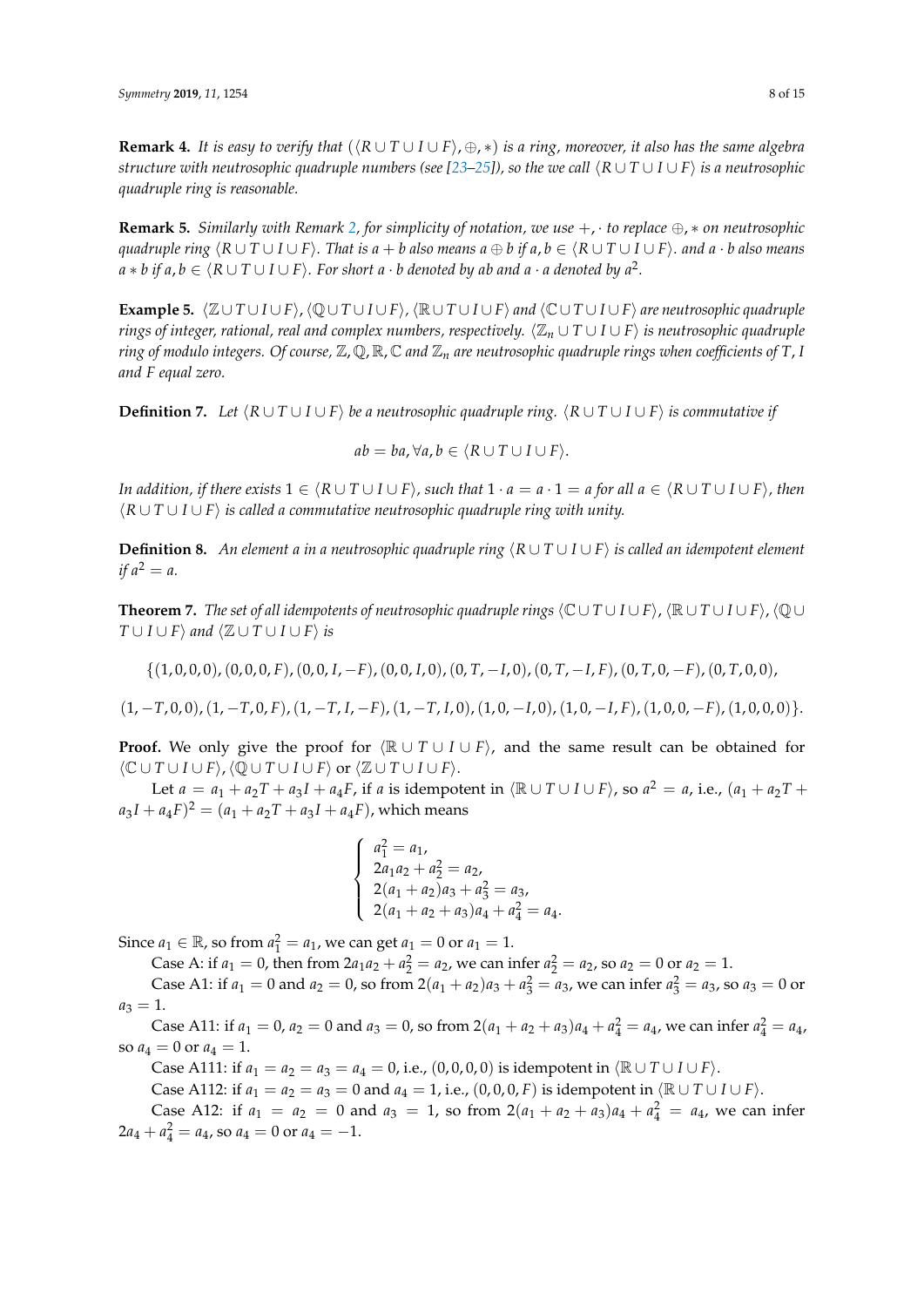Case A121: if  $a_1 = a_2 = 0$ ,  $a_3 = 1$  and  $a_4 = 0$ , i.e., (0, 0, *I*, 0) is idempotent in  $\langle \mathbb{R} \cup T \cup I \cup F \rangle$ . Case A122: if *a*<sub>1</sub> = *a*<sub>2</sub> = 0, *a*<sub>3</sub> = 1 and *a*<sub>4</sub> = −1, i.e., (0, 0, *I*, −*F*) is idempotent in  $\langle \mathbb{R} \cup T \cup I \cup F \rangle$ . Case A2: if  $a_1 = 0$  and  $a_2 = 1$ , so from  $2(a_1 + a_2)a_3 + a_3^2 = a_3$ , we can infer  $2a_3 + a_3^2 = a_3$ , so  $a_3 = 0$  or  $a_3 = -1$ . Case A21: if  $a_1 = 0$ ,  $a_2 = 1$ , and  $a_3 = 0$ , so from  $2(a_1 + a_2 + a_3)a_4 + a_4^2 = a_4$ , we can infer  $2a_4 + a_4^2 = a_4$ , so  $a_4 = 0$  or  $a_4 = -1$ . Case A121: if *a*<sub>1</sub> = 0, *a*<sub>2</sub> = 1, *a*<sub>3</sub> = 0 and *a*<sub>4</sub> = 0, i.e., (0, *T*, 0, 0) is idempotent in  $\langle \mathbb{R} \cup T \cup I \cup F \rangle$ . Case A112: if  $a_1 = 0$ ,  $a_2 = 1$ ,  $a_3 = 0$  and  $a_4 = -1$ , i.e.,  $(0, T, 0, -F)$  is idempotent in  $\langle \mathbb{R} \cup T \cup I \cup F \rangle$ . Case A22: if  $a_1 = 0$ ,  $a_2 = 1$  and  $a_3 = -1$ , so from  $2(a_1 + a_2 + a_3)a_4 + a_4^2 = a_4$ , we can infer  $a_4^2 = a_4$ , so  $a_4 = 0$  or  $a_4 = 1$ . Case A121: if  $a_1 = 0$ ,  $a_2 = 1$ ,  $a_3 = −1$  and  $a_4 = 0$ , i.e.,  $(0, T, -I, 0)$  is idempotent in  $\langle \mathbb{R} \cup T \cup I \cup F \rangle$ . Case A112: if  $a_1 = 0$ ,  $a_2 = 1$ ,  $a_3 = −1$  and  $a_4 = 1$ , i.e.,  $(0, T, -I, F)$  is idempotent in  $\langle \mathbb{R} \cup T \cup I \cup F \rangle$ . Case B: if  $a_1 = 1$ , then from  $2a_1a_2 + a_2^2 = a_2$ , we can infer  $2a_2 + a_2^2 = a_2$ , so  $a_2 = 0$  or  $a_2 = -1$ . Case B1: if  $a_1 = 1$  and  $a_2 = 0$ , so from  $2(a_1 + a_2)a_3 + a_3^2 = a_3$ , we can infer  $2a_3 + a_3^2 = a_3$ , so  $a_3 = 0$  or  $a_3 = -1$ . Case B11: if  $a_1 = 1$ ,  $a_2 = 0$  and  $a_3 = 0$ , so from  $2(a_1 + a_2 + a_3)a_4 + a_4^2 = a_4$ , we can infer  $2a_4 + a_4^2 = a_4$ , so  $a_4 = 0$  or  $a_4 = -1$ . Case B111: if  $a_1 = 1$ ,  $a_2 = 0$ ,  $a_3 = 0$  and  $a_4 = 0$ , i.e.,  $(1, 0, 0, 0)$  is idempotent in  $\langle \mathbb{R} \cup T \cup I \cup F \rangle$ . Case B112: if  $a_1 = 1$ ,  $a_2 = 0$ ,  $a_3 = 0$  and  $a_4 = -1$ , i.e.,  $(1,0,0,-F)$  is idempotent in  $\langle \mathbb{R} \cup T \cup I \cup F \rangle$ . Case B12: if  $a_1 = 1$ ,  $a_2 = 0$  and  $a_3 = -1$ , so from  $2(a_1 + a_2 + a_3)a_4 + a_4^2 = a_4$ , we can infer  $a_4^2 = a_4$ , so  $a_4 = 0$  or  $a_4 = 1$ . Case B121: if  $a_1 = 1$ ,  $a_2 = 0$ ,  $a_3 = -1$  and  $a_4 = 0$ , i.e.,  $(1, 0, -1, 0)$  is idempotent in  $\langle \mathbb{R} \cup T \cup I \cup F \rangle$ . Case B122: if  $a_1 = 1$ ,  $a_2 = 0$ ,  $a_3 = −1$  and  $a_4 = 1$ , i.e.,  $(1, 0, -I, F)$  is idempotent in  $\langle \mathbb{R} \cup T \cup I \cup F \rangle$ . Case B2: if  $a_1 = 1$  and  $a_2 = -1$ , so from  $2(a_1 + a_2)a_3 + a_3^2 = a_3$ , we can infer  $a_3^2 = a_3$ , so  $a_3 = 0$  or  $a_3 = 1.$ Case B21: if  $a_1 = 1$ ,  $a_2 = -1$ , and  $a_3 = 0$ , so from  $2(a_1 + a_2 + a_3)a_4 + a_4^2 = a_4$ , we can infer  $a_4^2 = a_4$ , so  $a_4 = 0$  or  $a_4 = 1$ . Case B121: if  $a_1 = 1$ ,  $a_2 = -1$ ,  $a_3 = 0$  and  $a_4 = 0$ , i.e.,  $(1, -T, 0, 0)$  is idempotent in  $\langle \mathbb{R} \cup T \cup I \cup F \rangle$ . Case B112: if  $a_1 = 1$ ,  $a_2 = -1$ ,  $a_3 = 0$  and  $a_4 = 1$ , i.e.,  $(1, -T, 0, F)$  is idempotent in  $\langle \mathbb{R} \cup T \cup I \cup F \rangle$ . Case B22: if  $a_1 = 1$ ,  $a_2 = -1$  and  $a_3 = 1$ , so from  $2(a_1 + a_2 + a_3)a_4 + a_4^2 = a_4$ , we can infer  $2a_4 + a_4^2 = a_4$ , so  $a_4 = 0$  or  $a_4 = -1$ . Case B121: if  $a_1 = 1$ ,  $a_2 = -1$ ,  $a_3 = 1$  and  $a_4 = 0$ , i.e.,  $(1, -T, I, 0)$  is idempotent in  $\langle \mathbb{R} \cup T \cup I \cup F \rangle$ . Case B112: if  $a_1 = 1$ ,  $a_2 = -1$ ,  $a_3 = 1$  and  $a_4 = -1$ , i.e.,  $(1, -T, I, -F)$  is idempotent in  $\langle \mathbb{R} \cup T \cup I \cup F \rangle$ . From the above analysis, we can get the set of all idempotents in neutrosophic quadruple ring hR ∪ *T* ∪ *I* ∪ *F*i are {(1, 0, 0, 0),(0, 0, 0, *F*),(0, 0, *I*, −*F*),(0, 0, *I*, 0),(0, *T*, −*I*, 0),(0, *T*, −*I*, *F*),(0, *T*, 0, −*F*), (0, *T*, 0, 0), (1, −*T*, 0, 0),(1, −*T*, 0, *F*),(1, −*T*, *I*, −*F*),(1, −*T*, *I*, 0),(1, 0, −*I*, 0),(1, 0, −*I*, *F*),(1, 0, 0, −*F*),  $(1, 0, 0, 0)$ .  $\Box$ 

The above theorem reveals that the idempotents in neutrosophic quadruple ring  $\langle R \cup T \cup I \cup F \rangle$ is fixed when *R* is  $\mathbb{C}, \mathbb{R}, \mathbb{Q}$  or  $\mathbb{Z}$ . For any ring *R*, we have the following results.

<span id="page-8-0"></span>**Theorem 8.** For neutrosophic quadruple ring  $\langle R \cup T \cup I \cup F \rangle$ ,  $a = a_1 + a_2T + a_3I + a_4F$  is idempotent in neutrosophic quadruple ring  $(R \cup T \cup I \cup F)$  iff  $a_1$  is idempotent in R,  $a_2 = c - a_1$ ,  $a_3 = d - (a_1 + a_2)$  and  $a_4 = e - (a_1 + a_2 + a_3)$ , where c, *d* and *e* are any idempotents in R.

**Proof.** Necessity: If  $a = a_1 + a_2T + a_3I + a_4F$  is idempotent, i.e.,  $(a_1 + a_2T + a_3I + a_4F)^2 = a_1 + a_2T + a_3F$  $a_3 I + a_4 F$ , which means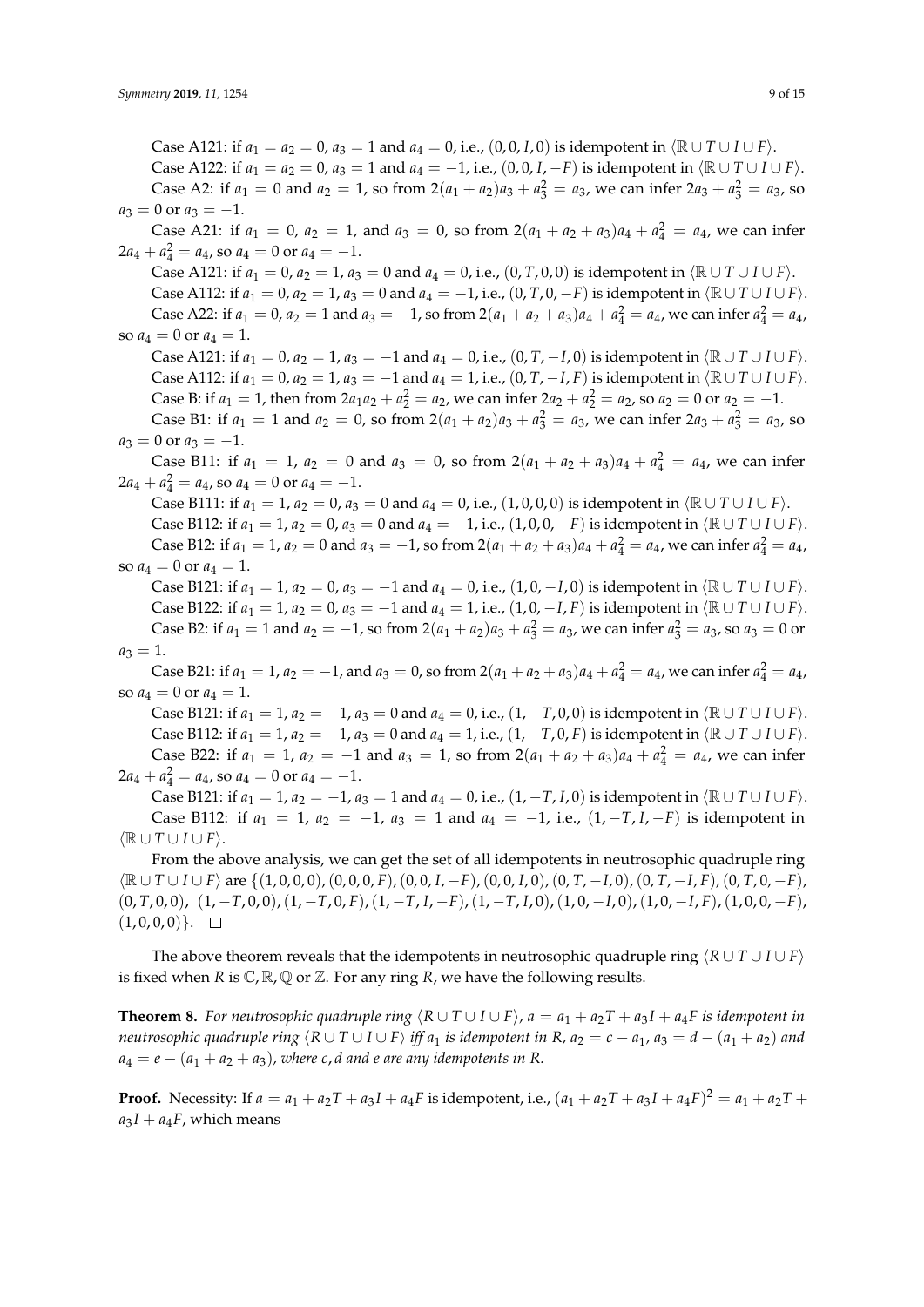$$
\begin{cases}\na_1^2 = a_1, \\
2a_1a_2 + a_2^2 = a_2, \\
2(a_1 + a_2)a_3 + a_3^2 = a_3, \\
2(a_1 + a_2 + a_3)a_4 + a_4^2 = a_4.\n\end{cases}
$$

Since  $a_1 \in R$ , from  $a_1^2 = a_1$ , we can get  $a_1$  is idempotent in *R*.

From  $2a_1a_2 + a_2^2 = a_2$  and  $a_1^2 = a_1$ , we can get  $(a_1 + a_2)^2 = a_1^2 + 2a_1a_2 + a_2^2 = a_1 + a_2$ , so  $a_1 + a_2$ is also idempotent in *R*, denoted by *c*, so  $a_2 = c - a_1$ .

From  $2(a_1 + a_2)a_3 + a_3^2 = a_3$ , and  $(a_1 + a_2)^2 = a_1 + a_2$ , we can get  $(a_1 + a_2 + a_3)^2 = (a_1 + a_2)^2$  $(a_2)^2 + 2(a_1 + a_2)a_3 + a_3^2 = a_1 + a_2 + a_3$ , so  $a_1 + a_2 + a_3$  is also idempotent in *R*, denoted by *d*, so  $a_3 = d - a_1 - a_2.$ 

From  $2(a_1 + a_2 + a_3)a_4 + a_4^2 = a_4$ , and  $(a_1 + a_2 + a_3)^2 = a_1 + a_2 + a_3$ , we can get  $(a_1 + a_2 + a_3)^2 = a_1 + a_2 + a_3$  $(a_3 + a_4)^2 = (a_1 + a_2 + a_3)^2 + 2(a_1 + a_2 + a_3)a_3 + a_4^2 = a_1 + a_2 + a_3 + a_4$ , so  $a_1 + a_2 + a_3 + a_4$  is also idempotent in *R*, denoted by *e*, so  $a_4 = e - a_1 - a_2 - a_3$ .

Sufficiency: If  $a_1, c, d$  and  $e$  are arbitrary idempotents in *R*, let  $a_2 = c - a_1$ ,  $a_3 = d - (a_1 + a_2)$ and  $a_4 = e - (a_1 + a_2 + a_3)$ . so  $(a_1 + a_2T + a_3I + a_4F)^2 = (a_1 + (c - a_1)T + (d - a_1 - a_2)I + (e - a_1)T)$  $a_1 - a_2 - a_3$  $F$  $^2 = a_1^2 + (2(c - a_1)a_1 + (c - a_1)^2)T + (2c(d - a_1 - a_2) + (d - a_1 - a_2)^2)I + (2d(e - a_1)^2)T + (d - a_1)^2I$  $a_1 - a_2 - a_3$ ) +  $(e - a_1 - a_2 - a_3)^2$ ) $F = a_1 + (c - a_1)T + (d - a_1 - a_2)I + (e - a_1 - a_2 - a_3)F$ . Thus,  $a = a_1 + a_2T + a_3I + a_4F$  is idempotent.  $\square$ 

<span id="page-9-0"></span>**Theorem 9.** *If the number of different idempotents in R is t, then the number of different idempotents in neutrosophic quadruple ring*  $\langle R \cup T \cup I \cup F \rangle$  *is t* $^4$ *.* 

**Proof.** If the number of different idempotents in *R* is *t*, let  $a_1 + a_2T + a_3I + a_4F \in \langle \mathbb{Z}_n \cup T \cup I \cup F \rangle$  is idempotent, so *a*<sub>1</sub> is idempotent in *R*, i.e., *a*<sub>1</sub> has *t* different selections. When *a*<sub>1</sub> is selected,  $a_2 = c - a_1$ , where *c* is idempotent, which also has *t* different selections. When  $a_1$ ,  $a_2$  are selected,  $a_3 = d - a_1 - a_2$ , where *d* is idempotent, which also has *t* different selections. When  $a_1$ ,  $a_2$ ,  $a_3$  is selected,  $a_4 = e - a_1$ *a*<sup>2</sup> − *a*3, where *e* is idempotent, which also has *t* different selections. Thus, the number of all selections is *t* · *t* · *t* · *t* = *t*<sup>4</sup>, i.e., the number of different idempotents in  $\langle R \cup T \cup I \cup F \rangle$  is *t*<sup>4</sup>.

From Theorems [8](#page-8-0) and [9](#page-9-0) and Remark [3,](#page-4-1) it follows easily that:

**Corollary 3.** In neutrosophic quadruple ring  $\langle \mathbb{Z}_n \cup T \cup I \cup F \rangle$ ,  $a = a_1 + a_2T + a_3I + a_4F$  is idempotent in neutrosophic quadruple ring  $\langle \mathbb{Z}_n \cup T \cup I \cup F \rangle$  iff  $a_1$  is idempotent in  $\mathbb{Z}_n$ ,  $a_2 = c - a_1$ ,  $a_3 = d - (a_1 + a_2)$  and  $a_4 = e - (a_1 + a_2 + a_3)$ , where c, *d* and *e* are any idempotents in  $\mathbb{Z}_n$ .

<span id="page-9-1"></span>**Corollary 4.** The number of different idempotents in neutrosophic quadruple ring  $\langle \mathbb{Z}_n \cup T \cup I \cup F \rangle$  is  $2^{4t}$ .

The solving process for neutrosophic quadruple ring  $\langle \mathbb{Z}_n \cup T \cup I \cup F \rangle$  is given by Algorithm [2.](#page-10-0) Just only input *n*, we can get all idempotents in  $\langle \mathbb{Z}_n \cup T \cup I \cup F \rangle$ . The MATLAB code is provided in the Appendix [C.](#page-13-5)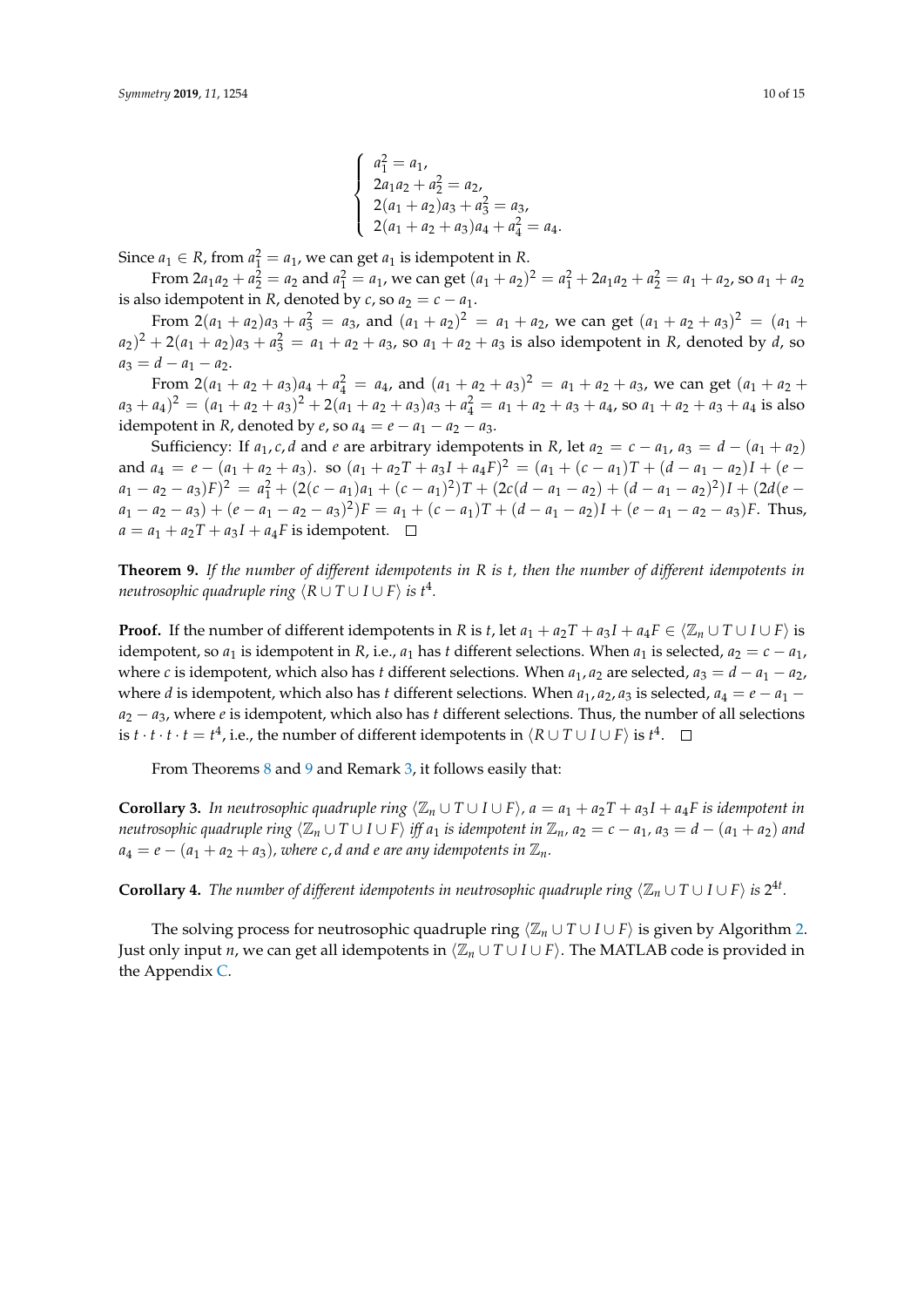**Algorithm 2:** Solving the different idempotents in  $\langle \mathbb{Z}_n \cup T \cup I \cup F \rangle$ 

## <span id="page-10-0"></span>Input: *n*

1: Factorization of integer *n*, we can get  $n = p_1^{k_1} p_2^{k_2} \cdots p_t^{k_t}$ . 2: Computing the neutral element of  $1, p_1^{k_1}, p_2^{k_2}, \cdots, p_t^{k_t}, p_1^{k_1}p_2^{k_2}, \cdots p_1^{k_1}p_t^{k_t}, \cdots, p_2^{k_2}p_3^{k_3}\cdots p_t^{k_t}$ and  $p_1^{k_1}p_2^{k_2}\cdots p_t^{k_t}$ . So, we can get all idempotents in  $\mathbb{Z}_n$  , denoted by  $c_1, c_2, \cdots, c_{2^t}.$ 3: Let ID=[]; 4: for  $i = 1 : 2^t$ 5:  $a_1 = c_i$ 6: for  $j = 1 : 2^t$ 7:  $a_2 = mod(c_j - a_1, n);$ 8: for  $m = 1 : 2^t$ 9:  $a_3 = \text{mod}(c_m - a_1 - a_2, n);$ 10: for  $q = 1 : 2^t$ 11:  $a_4 = \text{mod}(c_q - a_1 - a_2 - a_3, n);$ 12:  $ID = [ID; [a_1, a_2, a_3, a_4];$ 13: end 14: end 15: end 16: end Output: ID: all the idempotents in  $\langle \mathbb{Z}_n \cup T \cup I \cup F \rangle$ 

**Example 6.** *Solve all idempotents in*  $\langle \mathbb{Z}_{12} \cup T \cup I \cup F \rangle$ *.* 

*Since*  $n = 12 = 2^2 \cdot 3$ , from Theorems [4](#page-3-2) and [5,](#page-4-0) we can get the different neutral elements in  $\mathbb{Z}_{12}$  are neut $(1)$ ,  $neut(2^2)$ ,  $neut(3)$ ,  $neut(2^3\cdot3)$  and  $neut(0)$ , i.e., the different idempotents in  $\mathbb{Z}_{12}$  are  $1,4,9,0$ . From  $C$ orollary  $4$ , the number of different idempotents in neutrosophic quadruple ring  $\langle\mathbb{Z}_{12}\cup T\cup I\cup F\rangle$  is  $2^{4\cdot 2}=256$ .

*From Algorithm [2,](#page-10-0) the set of all 256 idempotents in*  $\langle \mathbb{Z}_{12} \cup T \cup I \cup F \rangle$  *is:*  $\{0, 1F, 4F, 9F, I + 11F, I, I + 11F\}$  $3F, I + 8F, 4I + 8F, 4I + 9F, 4I, 4I + 5F, 9I + 3F, 9I + 4F, 9I + 7F, 9I, T + 11I, T + 11I + F, T + 11I +$  $4F, T+11I+9F, T+11F, T, T+3F, T+8F, T+3I+8F, T+3I+9F, T+3I, T+3I+5F, T+8I+$  $3F$ ,  $T + 8I + 4F$ ,  $T + 8I + 7F$ ,  $T + 8$ ,  $4T + 8I$ ,  $4T + 8I + F$ ,  $4T + 8I + 4F$ ,  $4T + 8I + 9F$ ,  $4T + 9I + 11F$ ,  $4T +$  $9I, 4T + 9I + 3F, 4T + 9I + 8F, 4T + 8F, 4T + 9F, 4T, 4T + 5F, 4T + 5I + 3F, 4T + 5I + 4F, 4T + 5I +$  $7F_14T + 5I_29T + 3I_19T + 3I_1 + F_29T + 3I_14F_29T + 3I_19F_19T + 4I_11F_19T + 4I_19T + 4I_13F_19T +$  $4I + 8F, 9T + 7I + 8F, 9T + 7I + 9F, 9T + 7I, 9T + 7I + 5F, 9T + 3F, 9T + 4F, 9T + 7F, 9T, 1 + 11T, 1 +$  $11T + F$ ,  $1 + 11T + 4F$ ,  $1 + 11T + 9F$ ,  $1 + 11T + I + 11F$ ,  $1 + 11T + I$ ,  $1 + 11T + I + 3F$ ,  $1 + 11T + I + I$ 8*F*, 1 + 11*T* + 4*I* + 8*F*, 1 + 11*T* + 4*I* + 9*F*, 1 + 11*T* + 4*I*, 1 + 11*T* + 4*I* + 5*F*, 1 + 11*T* + 9*I* + 3*F*, 1 + 11*T* + 9*I* + 4*F*, 1 + 11*T* + 9*I* + 7*F*, 1 + 11*T* + 9*I*, 1 + 11*I*, 1 + 11*I* + *F*, 1 + 11*I* + 4*F*, 1 + 11*I* + 9*F*, 1 + 11*F*, 1, 1 + 3*F*, 1 + 8*F*, 1 + 3*I* + 8*F*, 1 + 3*I* + 9*F*, 1 + 3*I*, 1 + 3*I* + 5*F*, 1 + 8*I* + 3*F*, 1 + 8*I* + 4*F*, 1 + 8*I* + 7*F*, 1 + 8*I*, 1 + 3*T* + 8*I*, 1 + 3*T* + 8*I* + *F*, 1 + 3*T* + 8*I* + 4*F*, 1 + 3*T* + 8*I* + 9*F*, 1 + 3*T* + 9*I* + 11*F*, 1 + 3*T* + 9*I*, 1 + 3*T* + 9*I* + 3*F*, 1 + 3*T* + 9*I* + 8*F*, 1 + 3*T* + 8*F*, 1 + 3*T* + 9*F*, 1 + 3*T*, 1 + 3*T* + 5*F*, 1 + 3*T* + 5*I* + 3*F*, 1 + 3*T* + 5*I* + 4*F*, 1 + 3*T* + 5*I* + 7*F*, 1 + 3*T* + 5*I*, 1 + 8*T* + 3*I*, 1 + 8*T* + 3*I* + *F*, 1 + 8*T* + 3*I* + 4*F*, 1 + 8*T* + 3*I* + 9*F*, 1 + 8*T* + 4*I* + 11*F*, 1 + 8*T* + 4*I*, 1 + 8*T* + 4*I* + 3*F*, 1 + 8*T* + 4*I* + 8*F*, 1 + 8*T* + 7*I* + 8*F*, 1 + 8*T* + 7*I* + 9*F*, 1 + 8*T* + 7*I*, 1 + 8*T* + 7*I* + 5*F*, 1 + 8*T* + 3*F*, 1 + 8*T* + 4*F*, 1 + 8*T* + 7*F*, 1 + 8*T*, 4 + 8*T*, 4 + 8*T* + *F*, 4 + 8*T* +  $4F, 4+8T+9F, 4+8T+I+11F, 4+8T+I, 4+8T+I+3F, 4+8T+I+8F, 4+8T+4I+8F, 4+8T+$ 4*I* + 9*F*, 4 + 8*T* + 4*I*, 4 + 8*T* + 4*I* + 5*F*, 4 + 8*T* + 9*I* + 3*F*, 4 + 8*T* + 9*I* + 4*F*, 4 + 8*T* + 9*I* + 7*F*, 4 + 8*T* + 9*I*, 4 + 9*T* + 11*I*, 4 + 9*T* + 11*I* + *F*, 4 + 9*T* + 11*I* + 4*F*, 4 + 9*T* + 11*I* + 9*F*, 4 + 9*T* + 11*F*, 4 + 9*T*, 4 + 9*T* + 3*F*, 4 + 9*T* + 8*F*, 4 + 9*T* + 3*I* + 8*F*, 4 + 9*T* + 3*I* + 9*F*, 4 + 9*T* + 3*I*, 4 + 9*T* + 3*I* + 5*F*, 4 + 9*T* + 8*I* + 3*F*, 4 +  $9T + 8I + 4F$ ,  $4 + 9T + 8I + 7F$ ,  $4 + 9T + 8I$ ,  $4 + 8I$ ,  $4 + 8I + F$ ,  $4 + 8I + 4F$ ,  $4 + 8I + 9F$ ,  $4 + 9I + 11F$ ,  $4 +$ 9*I*, 4 + 9*I* + 3*F*, 4 + 9*I* + 8*F*, 4 + 8*F*, 4 + 9*F*, 4, 4 + 5*F*, 4 + 5*I* + 3*F*, 4 + 5*I* + 4*F*, 4 + 5*I* + 7*F*, 4 + 5*I*, 4 + 5*T* + 3*I*, 4 + 5*T* + 3*I* + *F*, 4 + 5*T* + 3*I* + 4*F*, 4 + 5*T* + 3*I* + 9*F*, 4 + 5*T* + 4*I* + 11*F*, 4 + 5*T* + 4*I*, 4 + 5*T* + 4*I* + 3*F*, 4 + 5*T* + 4*I* + 8*F*, 4 + 5*T* + 7*I* + 8*F*, 4 + 5*T* + 7*I* + 9*F*, 4 + 5*T* + 7*I*, 4 + 5*T* + 7*I* + 5*F*, 4 + 5*T* + 3*F*, 4 +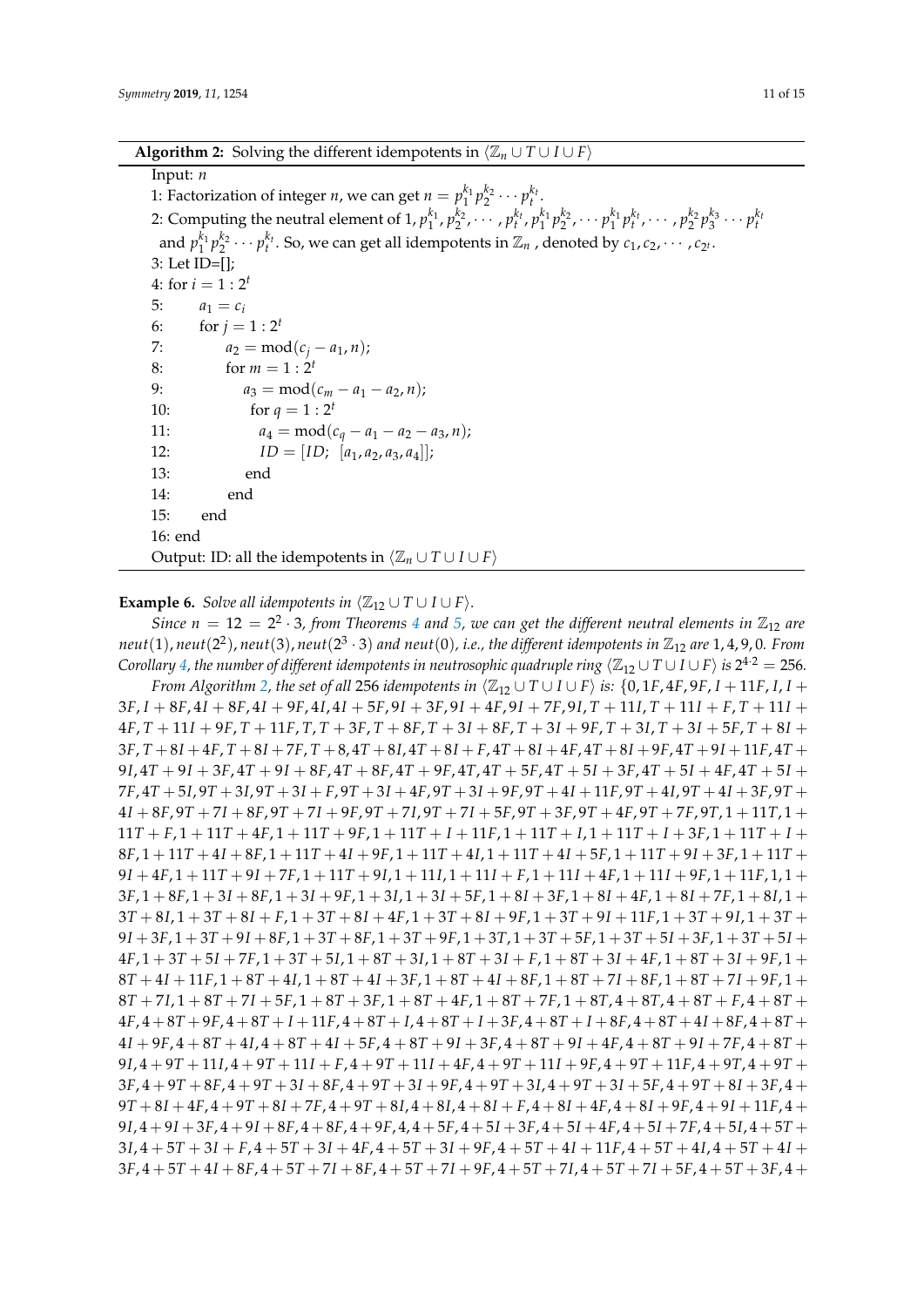*T* + 4*F*, 4 + 5*T* + 7*F*, 4 + 5*T*, 9 + 3*T*, 9 + 3*T* + *F*, 9 + 3*T* + 4*F*, 9 + 3*T* + 9*F*, 9 + 3*T* + *I* + 11*F*, 9 + 3*T* +  $I, 9+3T+I+3F, 9+3T+I+8F, 9+3T+4I+8F, 9+3T+4I+9F, 9+3T+4I, 9+3T+4I+5F, 9+$ *T* + 9*I* + 3*F*, 9 + 3*T* + 9*I* + 4*F*, 9 + 3*T* + 9*I* + 7*F*, 9 + 3*T* + 9*I*, 9 + 4*T* + 11*I*, 9 + 4*T* + 11*I* + *F*, 9 + 4*T* + *I* + 4*F*, 9 + 4*T* + 11*I* + 9*F*, 9 + 4*T* + 11*F*, 9 + 4*T*, 9 + 4*T* + 3*F*, 9 + 4*T* + 8*F*, 9 + 4*T* + 3*I* + 8*F*, 9 + 4*T* + *I* + 9*F*, 9 + 4*T* + 3*I*, 9 + 4*T* + 3*I* + 5*F*, 9 + 4*T* + 8*I* + 3*F*, 9 + 4*T* + 8*I* + 4*F*, 9 + 4*T* + 8*I* + 7*F*, 9 + 4*T* +  $8I, 9 + 7T + 8I, 9 + 7T + 8I + F, 9 + 7T + 8I + 4F, 9 + 7T + 8I + 9F, 9 + 7T + 9I + 11F, 9 + 7T + 9I, 9 + 11F$ *T* + 9*I* + 3*F*, 9 + 7*T* + 9*I* + 8*F*, 9 + 7*T* + 8*F*, 9 + 7*T* + 9*F*, 9 + 7*T*, 9 + 7*T* + 5*F*, 9 + 7*T* + 5*I* + 3*F*, 9 +  $7T + 5I + 4F$ ,  $9 + 7T + 5I + 7F$ ,  $9 + 7T + 5I$ ,  $9 + 3I$ ,  $9 + 3I + F$ ,  $9 + 3I + 4F$ ,  $9 + 3I + 9F$ ,  $9 + 4I + 11F$ ,  $9 +$ *I*, 9 + 4*I* + 3*F*, 9 + 4*I* + 8*F*, 9 + 7*I* + 8*F*, 9 + 7*I* + 9*F*, 9 + 7*I*, 9 + 7*I* + 5*F*, 9 + 3*F*, 9 + 4*F*, 9 + 7*F*, 9.}

Similarly, we will use the idempotents to divide the elements of the neutrosophic rings  $\langle R \cup T \cup T \rangle$ *I* ∪ *F* $\rangle$  when *R* =  $\mathbb{F}$ . Let us illustrate these with the following example.

**Example 7.** Let  $R = \mathbb{Z}_3$ , which is a field. From Example [4,](#page-6-1) the different idempotents in  $\mathbb{Z}_3$  are 1,0. From  $C$ orollary  $4$ , the number of different idempotents in neutrosophic quadruple ring  $\langle\mathbb{Z}_3\cup T\cup I\cup F\rangle$  is  $2^{4\cdot}=16$ . *From Algorithm* [2,](#page-10-0) the set of all 16 *idempotents in*  $\langle \mathbb{Z}_3 \cup I \rangle$  *is:*  $E = \{0, F, I + 2F, I, T + 2I, T + 2I + F\}$ 

*F*, *T* + 2*F*, *T*, 1 + 2*T*, 1 + 2*T* + *F*, 1 + 2*T* + *I* + 2*F*, 1 + 2*T* + *I*, 1 + 2*I*, 1 + 2*I* + *F*, 1 + 2*F*, 1}. *We have*  $E(0) = \{0\}, E(F) = \{F, 2F\}, E(I + 2F) = \{I + 2F, 2I + F\}, E(I) = \{I, I + F, 2I, 2I + 2F\}, E(T + 2I) =$  ${T+2I,2T+I}$ ,  $E(T+2I+F) = {T+2I+F,T+2I+2F,2T+I+F,2T+I+2F}$ ,  $E(T+2F) =$  $\{T+2F, T+I+F, 2T+F, 2T+2I+2F\}, E(T) = \{T+F, T, T+I, T+I+2F, 2T, 2T+2F, 2T+F\}$  $2I$ ,  $2T + 2I + F$ ,  $E(1 + 2T) = \{1 + 2T, 2 + T\}$ ,  $E(1 + 2T + F) = \{1 + 2T + F, 1 + 2T + 2F, 2 + T + F\}$  $F, 2+T+2F$ ,  $E(1+2T+I+2F) = \{1+2T+I+2F, 1+2T+2I+F, 2+T+I+2F, 2+T+2I+F\}$ ,  $E(1+2T+I) = \{1+2T+I, 1+2T+I+F, 1+2T+2I, 1+2T+2I+2F, 2+T+I, 2+T+I+F, 2+T+I+F\}$  $T+2I$ ,  $2+T+2I+2F$ ,  $E(1+2I) = {1+2I}$ ,  $1+T+I$ ,  $2+I$ ,  $2+2T+2I$ ,  $E(1+2I+F) = {1+2I+T}$  $F, 1 + 2I + 2F, 1 + T + I + F, 1 + T + I + 2F, 2 + I + F, 2 + I + 2F, 2 + 2T + 2I + F, 2 + 2T + 2I + 2F,$  $E(1+2F) = \{1+2F, 1+I+F, 1+T+F, 1+T+2I+2F, 2+F, 2+2I+2F, 2+2T+2F, 2+2T+2F\}$  $I + F$ ,  $E(1) = \{1, 1 + F, 1 + I, 1 + I + 2F, 1 + T, 1 + T + 2F, 1 + T + 2I, 1 + T + 2I + F, 2, 2 + 2F, 2 + T\}$  $2I$ ,  $2 + 2I + F$ ,  $2 + 2T$ ,  $2 + 2T + F$ ,  $2 + 2T + I$ ,  $2 + 2T + I + 2F$ }. So  $\langle \mathbb{Z}_3 \cup T \cup I \cup F \rangle = \bigcup_{e \in E} E(e)$ .

## <span id="page-11-0"></span>**5. Conclusions**

In this paper, we study the idempotents in neutrosophic ring  $\langle R \cup I \rangle$  and neutrosophic quadruple ring  $\langle R \cup T \cup I \cup F \rangle$ . We not only solve the open problem and conjectures in paper [\[22\]](#page-14-15) about idempotents in neutrosophic ring  $\langle \mathbb{Z}_n \cup I \rangle$ , but also give algorithms to obtain all idempotents in  $\langle \mathbb{Z}_n \cup I \rangle$ and  $\langle \mathbb{Z}_n \cup T \cup I \cup F \rangle$  for each *n*. Furthermore, if  $R = \mathbb{F}$ , then the neutrosophic rings (neutrosophic quadruple rings) can be viewed as a partition divided by the idempotents. As a general result, if all idempotents in ring *R* are known, then all idempotents in  $\langle R \cup I \rangle$  and  $\langle R \cup T \cup I \cup F \rangle$  can be obtained too. Moreover, if the number of all idempotents in ring *R* is *t*, then the numbers of all idempotents in  $\langle R \cup I \rangle$  and  $\langle R \cup T \cup I \cup F \rangle$  are  $t^2$  and  $t^4$  respectively. In the following, on the one hand, we will explore semi-idempotents in neutrosophic rings, on the other hand, we will study the algebra properties of neutrosophic rings and neutrosophic quadruple rings.

**Author Contributions:** All authors have contributed equally to this paper.

**Funding:** This research was funded by National Natural Science Foundation of China (Grant No. 61976130), Discipline Construction Funding of Xi'an Polytechnic University, Instructional Science and Technology Plan Projects of China National Textile and Apparel Council (No. 2016073) and Scientific Research Program Funded by Shaanxi Provincial Education Department (Program No. 18JS042).

**Acknowledgments:** The authors would like to thank the reviewers for their many insightful comments and suggestions.

**Conflicts of Interest:** The authors declare no conflict of interest.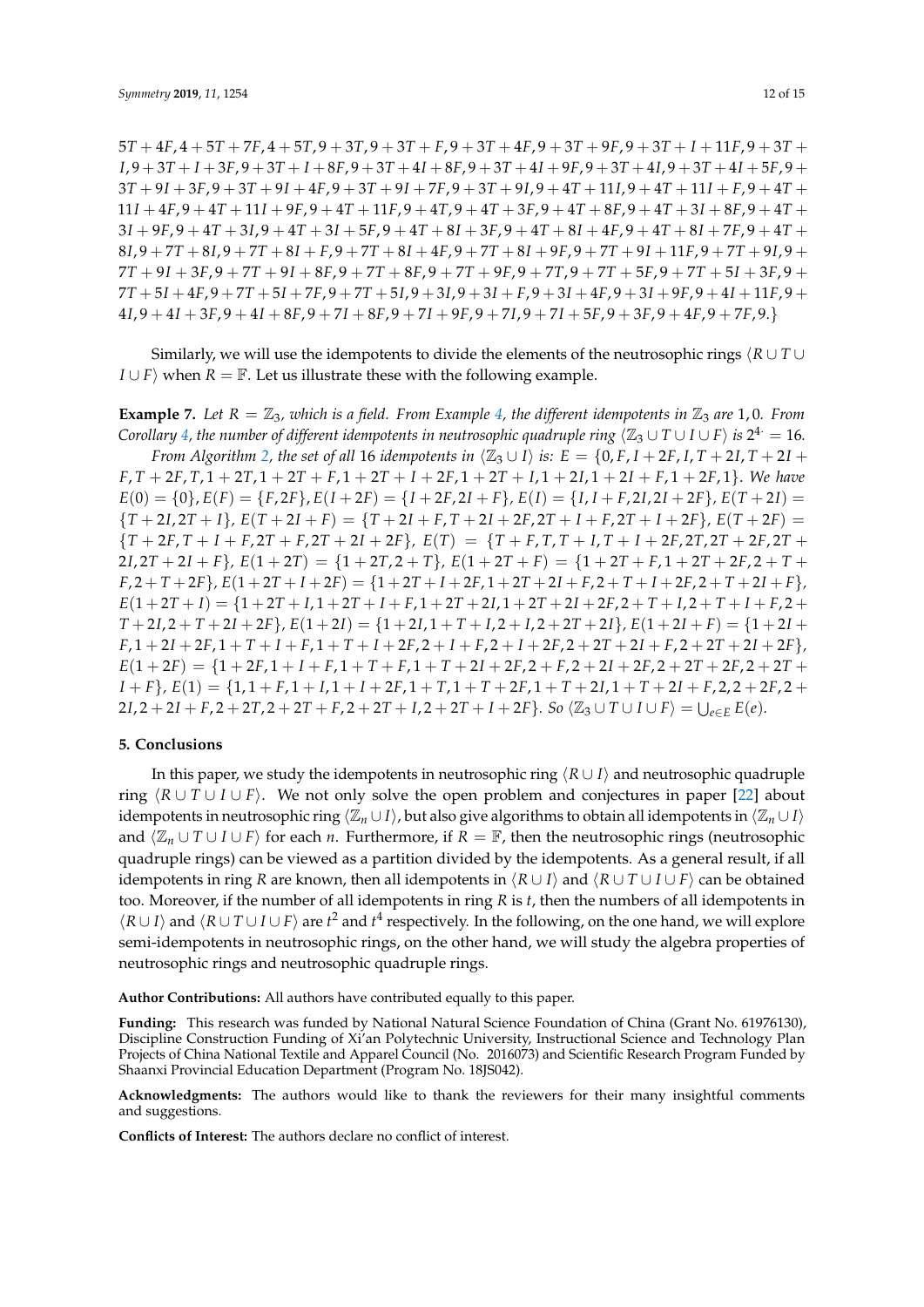```
function neut = solve neut (n)
% n : n o n n e g a ti v e i n t e g e r
% n e u t : a l l i d e m p o t e n t s i n Z_n
B = [ ];
digits (32);
for i=1:nfor j = 1:nA1(i, j)=mod((i - 1)*(j - 1),n);
    end
end
a1 = factor(n);a2 = unique(a1);for i = 1: length(a2)b=leng th ( f ind ( a1==a2 ( i ) ) ) ;
    B(i) = a2(i)^b;
end
D = [1];
for i = 1: length(a2)C=combnk(B, i);A=prod (C , 2 ) ;
    D=[D;A];
end
D=mod(D, n);for i = 1: length(D)if D(i) == 1neut(i)=1;e l s e i f D(i) == 0neut(i)=0;e l s e
          for j = 1:nif mod(D(i) * j, n)==D(i)for k=1:nif mod(D(i)*k, n) == jneut(i)=j;break
                        end
                   end
              end
         end
    end
end
neut=sort(neut);
```
<span id="page-12-1"></span>**Appendix B. The MATLAB code for solving the idempotents in**  $\langle \mathbb{Z}_n \cup I \rangle$ 

function  $ID = Idempotents_ZR(n)$ *% n : n o n n e g a ti v e i n t e g e r*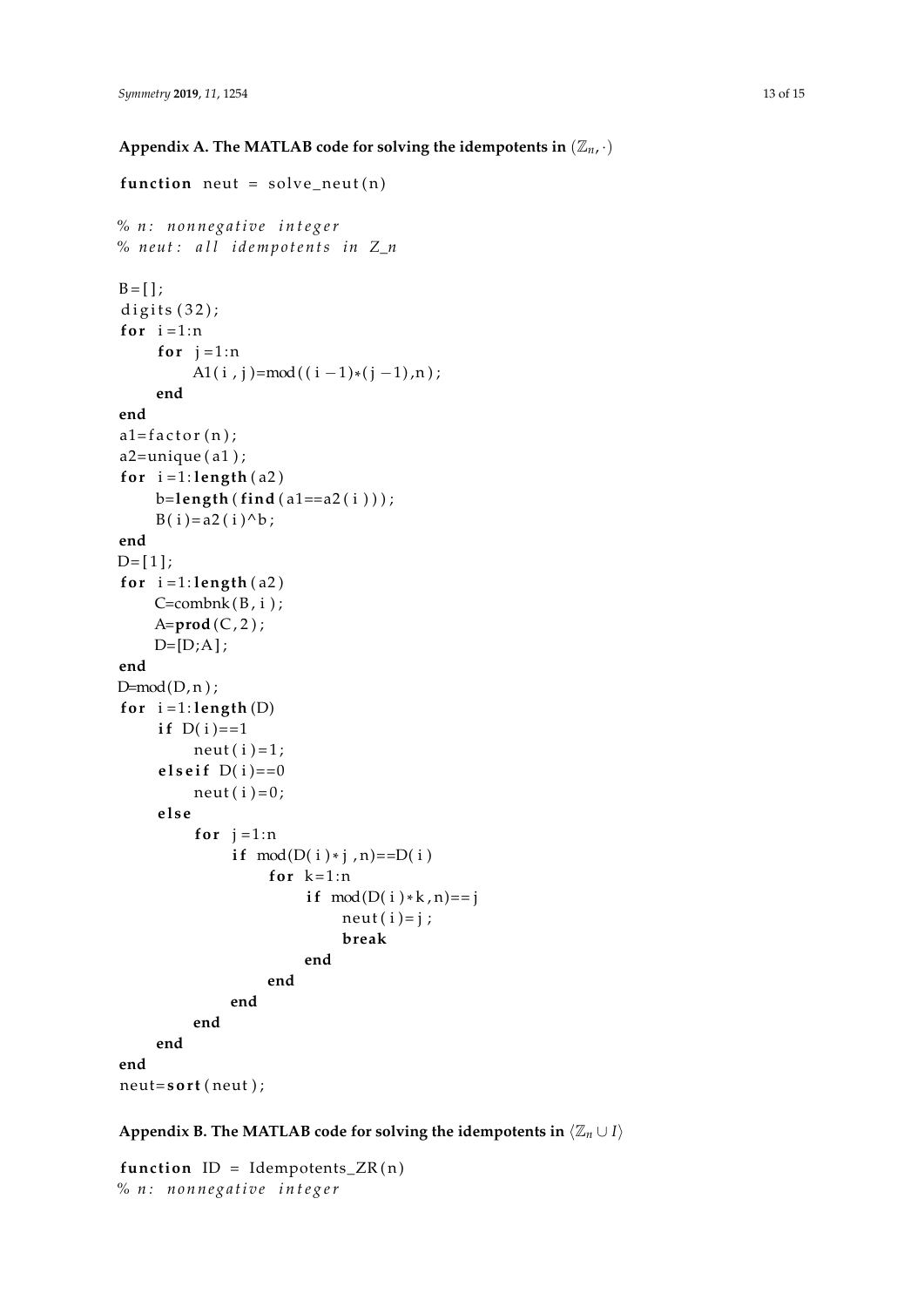```
% ID : a l l i d e m p o t e n t s i n i n n e u t r o s o p h i c ri n g <Z_n \cup I >
neut = solve\_neut(n);neut all = [];
for i = 1: length(new)for j = 1: length (neut)
          c1=mod(neut(j)-neut(i),n);neut all = [neut all; [neut(i), cl]],end
end
```

```
ID=sortrows (neutall ', 1)';
```

```
Appendix C. The MATLAB code for solving the idempotents in \langle \mathbb{Z}_n \cup T \cup I \cup F \rangle
```

```
function ID = Idempotents_ZRTIF(n)% n : n o n n e g a ti v e i n t e g e r
% ID : a l l i d e m p o t e n t s i n i n n e u t r o s o p h i c q u a d r u pl e ri n g <Z_n\cup T\cup I \cup F>
```

```
neut = solve\_neut(n);neut all = [];
for i = 1: length(new)a1=neut(i);for j = 1: length (neut)
         a2=mod(neut(j)-a1,n);for m=1: length(nea3 = mod(neut(m) - a1 - a2, n);for q=1: length(neut)a4 = mod(neut(q) - a1 - a2 - a3, n);neut all = [neut all; [a1 a2 a3 a4]);end
        end
    end
end
```

```
ID=sortrows (neutall ',1)';
```
# **References**

- <span id="page-13-0"></span>1. Smarandache, F. *Neutrosophy: Neutrosophic Probability, Set, and Logic: Analytic Synthesis and Synthetic Analysis*; American Research Press: Santa Fe, NM, USA, 1998.
- <span id="page-13-1"></span>2. Smarandache, F.; Ali, M. Neutrosophic triplet group. *Neural Comput. Appl.* **2018**, *29*, 595–601.
- <span id="page-13-4"></span>3. Smarandache, F. *Neutrosophic Perspectives: Triplets, Duplets, Multisets, Hybrid Operators, Modal Logic, Hedge Algebras. And Applications*; Infinite Study: Conshohocken, PA, USA, 2017.
- <span id="page-13-2"></span>4. Zhang, X.; Hu, Q.; Smarandache, F.; An, X. On neutrosophic triplet groups: basic properties, NT-subgroups, and some notes. *Symmetry* **2018**, *10*, 289.
- <span id="page-13-3"></span>5. Ma, Y.; Zhang, X.; Yang, X.; Zhou, X. Generalized neutrosophic extended triplet group. *Symmetry* **2019**, *11*, 327.